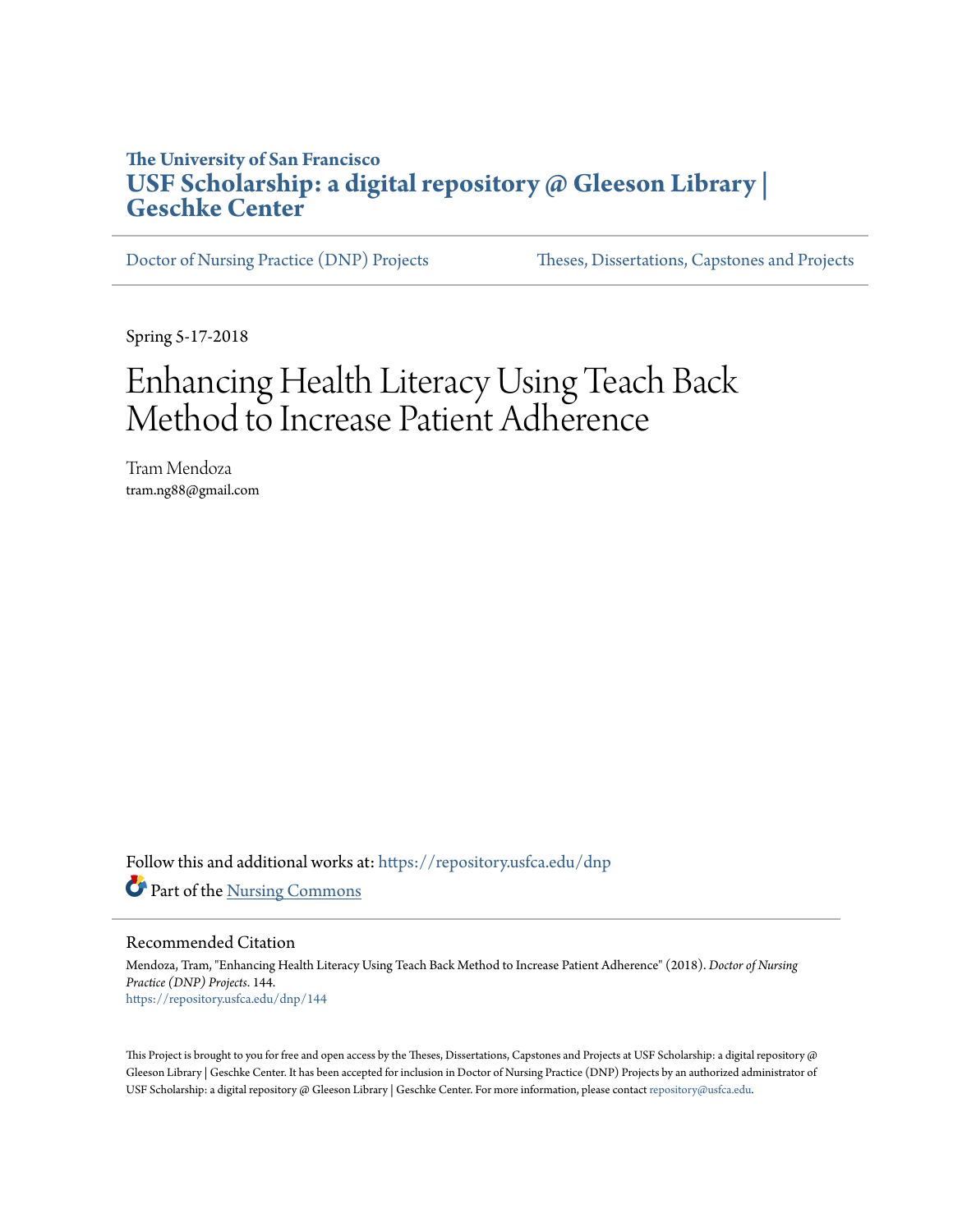Enhancing Health Literacy Using Teach Back Method to Increase Patient Adherence

Tram Nguyen

University of San Francisco

N749A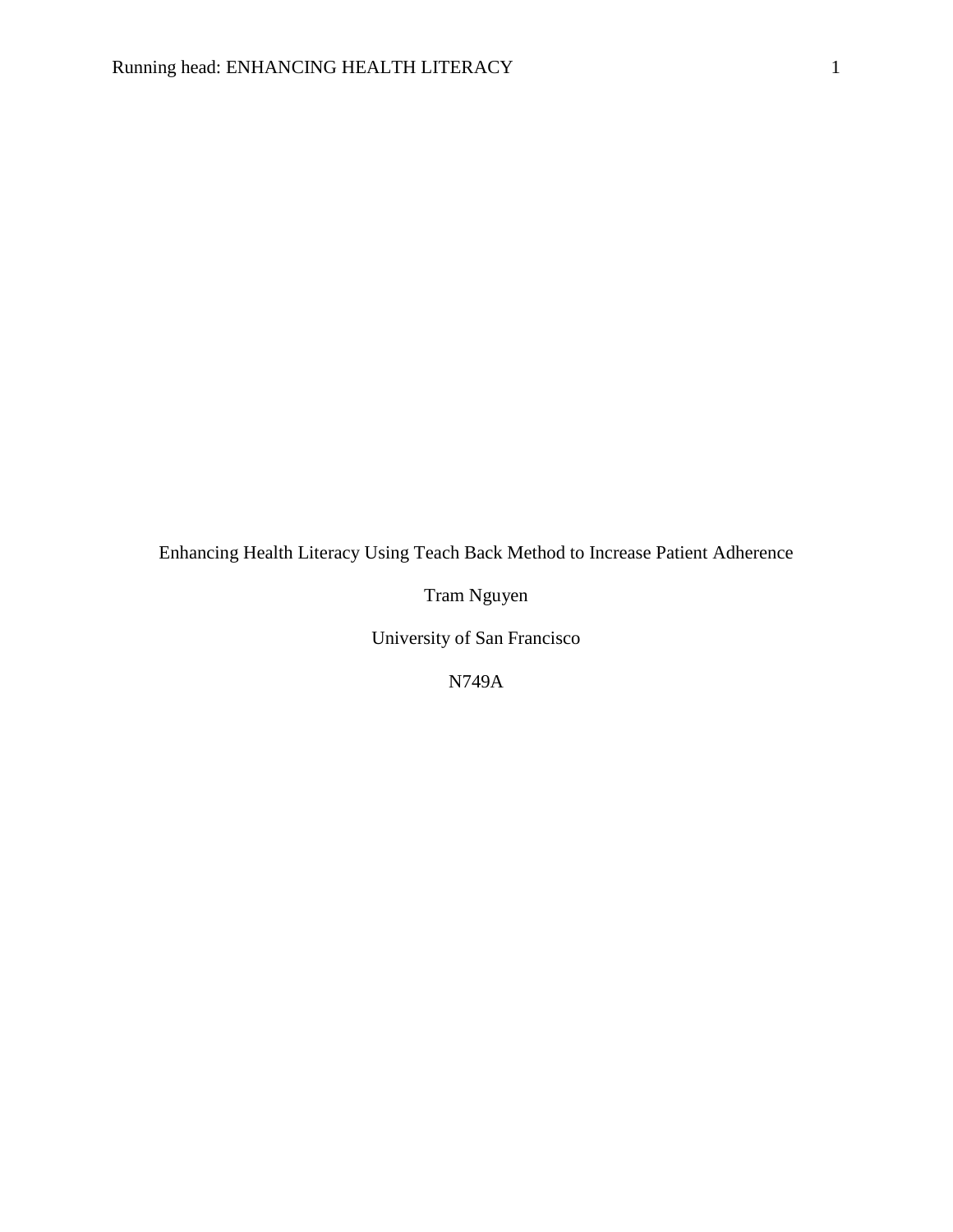#### **Abstract**

Health literacy is an important component of successful health care delivery and relies on both individual and systemic factors to achieve. For individuals not trained in the medical field, health literacy can be a complicated and perplexing web of information to navigate. Patients can have varying degrees of health literacy affecting their understanding of health conditions, especially the elderly, immigrants, minorities, and the low-income populations. Limited health literacy can pose risks on a patient's well-being, interfere with their self-care and health maintenance, and possibly create obstacles for the patient if health instructions are not clearly understood. One proven model of improving patient's understanding of their condition and needed care, is the teach back method. The teach-back method is easily accessible to all providers and effortless to use and is transferable across health care settings so that it can be utilized globally. The teach-back method consistently increases patient proficiency in health literacy and disease awareness, while minimizing the potential for misinterpretation (Agency for Healthcare Quality and Research [AHRQ], 2015). Given high rates of chronic and preventable diseases (Center for Disease Control, 2018), increased access to care, and limited time available to actively engage with patients, finding various ways of utilizing the teach back method effortlessly, can help patients better manage their health. In order to increase awareness of various methods of implementing teach back method and promoting quality outcomes for providers, this paper will review the teach back method; investigate the various methods of utilization; and highlight effective models to integrate teach back in every patient encounter.

#### **Background**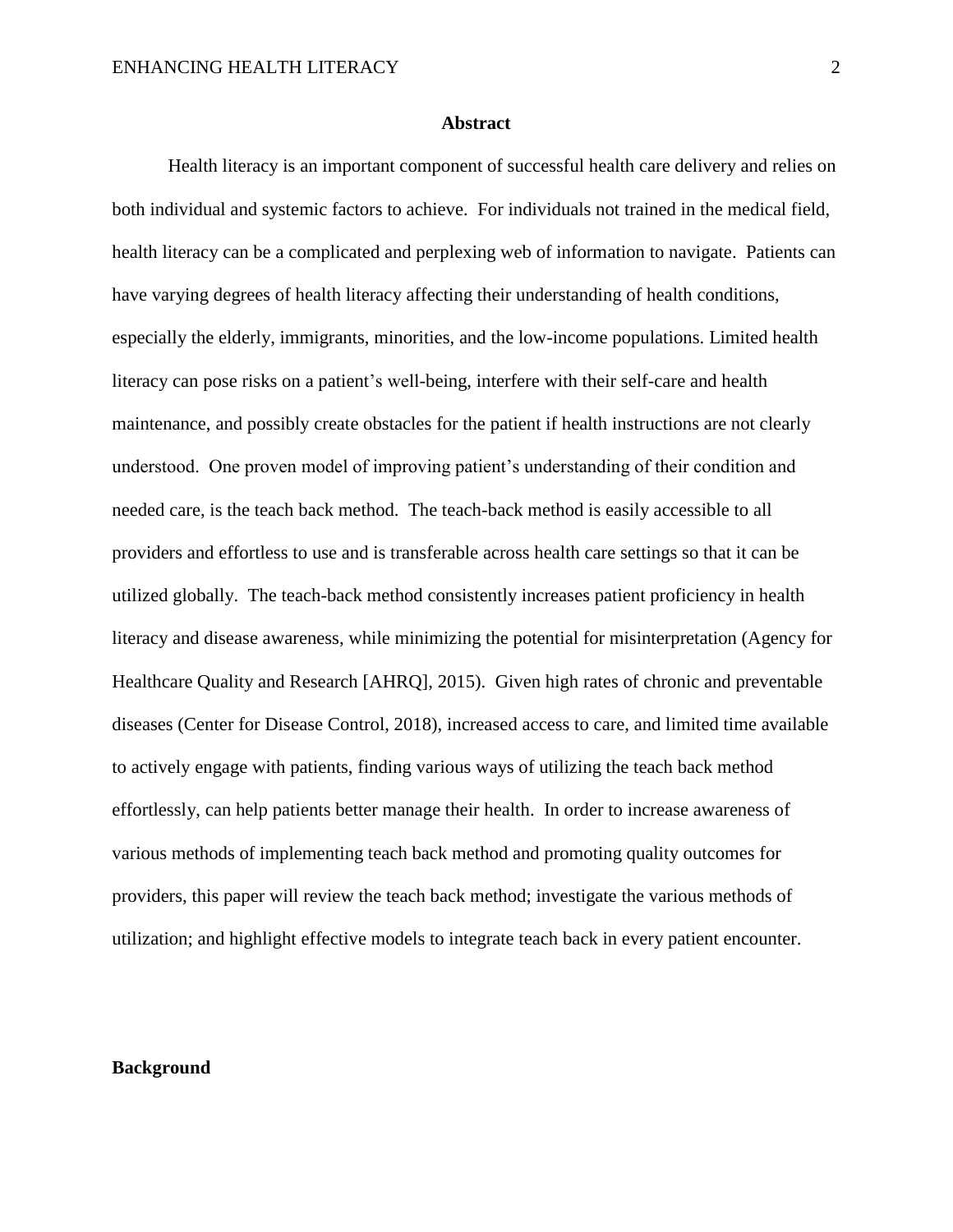The Institute of Medicine (IOM) defines health care literacy as the degree and capacity that individuals have, to obtain, process, and understand basic health information and services required to make appropriate health decisions for themselves or loved ones (Institute of Medicine, 2018). In order to navigate the dense and technical American health care system, patients will need to have the appropriate reading, writing, speaking, listening, and critical analysis skills to take on an active role in making informed health related decisions, not only for themselves but possibly even loved ones. The level of health literacy a patient possesses, serves as a critical determinant of their health outcomes (IOM, 2018).

Low health literacy is a significant problem in the United States, affecting over 80 million Americans (AHRQ, 2015). Populations with disproportionately low health literacy include: older adults, immigrant populations, minorities, and low-income populations, putting them at risk for poorer health outcomes, reduced psychological well-being, increased hospitalizations, poorer use of healthcare services, and higher risk of mortality (AHRQ, 2015). Common reasons for limited health literacy rates include: lack of an educational opportunity, cognitive decline, or learning disabilities due to language barriers and cultural differences (AHRQ, 2015). This lack of education can lead to increased health expenditures secondary to treating the consequences of poor health maintenance in addition to unnecessary emergency room visits(National Assessment of Adult Literacy [NAAL], 2018) . Health care providers have an implicit responsibility to educate patients and work with them to translate their desired goals and outcomes. How to help patients decipher health language accurately and have meaningful transformative health encounters remains a challenge.

The United States Department of Education National Assessment of Adult Literacy (NAAL) identifies 36% of adults in America at basic or below basic health literacy levels. Basic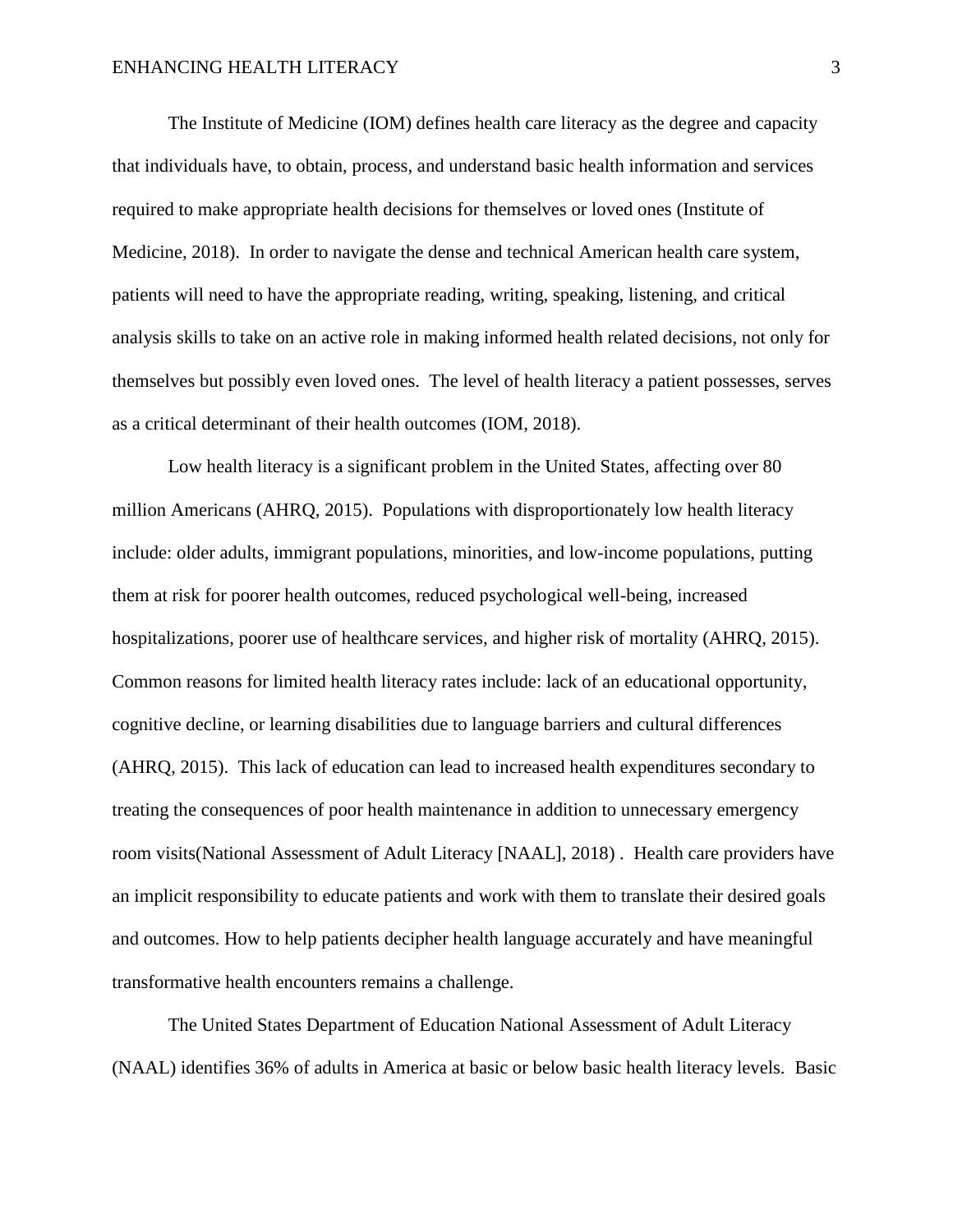health literacy is the ability to self-update, interpret, and evaluate information on the determinants of health, and make informed decisions based on these understandings (NAAL, 2018). Multiple domains have been determined as social determinants of health such as: stress, work, social support, addiction, unemployment, food, and transport, all of which can impact a patient's knowledge and aspect on health (Matsumoto & Nakayama, 2017). The NAAL recognizes that 55% of patients that are identified as having low health literacy did not graduate from high school, 44% did not speak English prior to starting school, 39% are Hispanic, 20% are Black adults, 26% are over 65 years of age, and 21% have multiple disabilities (2018). Significant consequences for low health literacy affect both health care providers and the patients.

Effective interventions such as the teach-back method are necessary to mitigate the consequences of low health literacy rates, which have been shown to lead to suboptimal use of health services, impacting health outcomes negatively (AHRQ, 2015). Corollaries of low health literacy rates are: lower vaccination rates, lower number of visits for health screenings such as mammography, lower use of hospital educational resources, and increased emergency room visits, consequentially resulting in higher mortality rates (AHRQ, 2015).

Low health literacy has significant health consequences for patients, but also impacts health care providers and the health care system. Addressing low health literacy rates can improve the economic well-being of the United States, but more importantly serve to equip and empower patients to better understand and manage their healthcare to improve health outcomes as a whole (National Assessment of Adult Literacy, 2018). The consequences of low health literacy rates in the United States are \$106 to \$238 billion dollars spent annually due to emergency room visits and illnesses, that could have been prevented had patients understood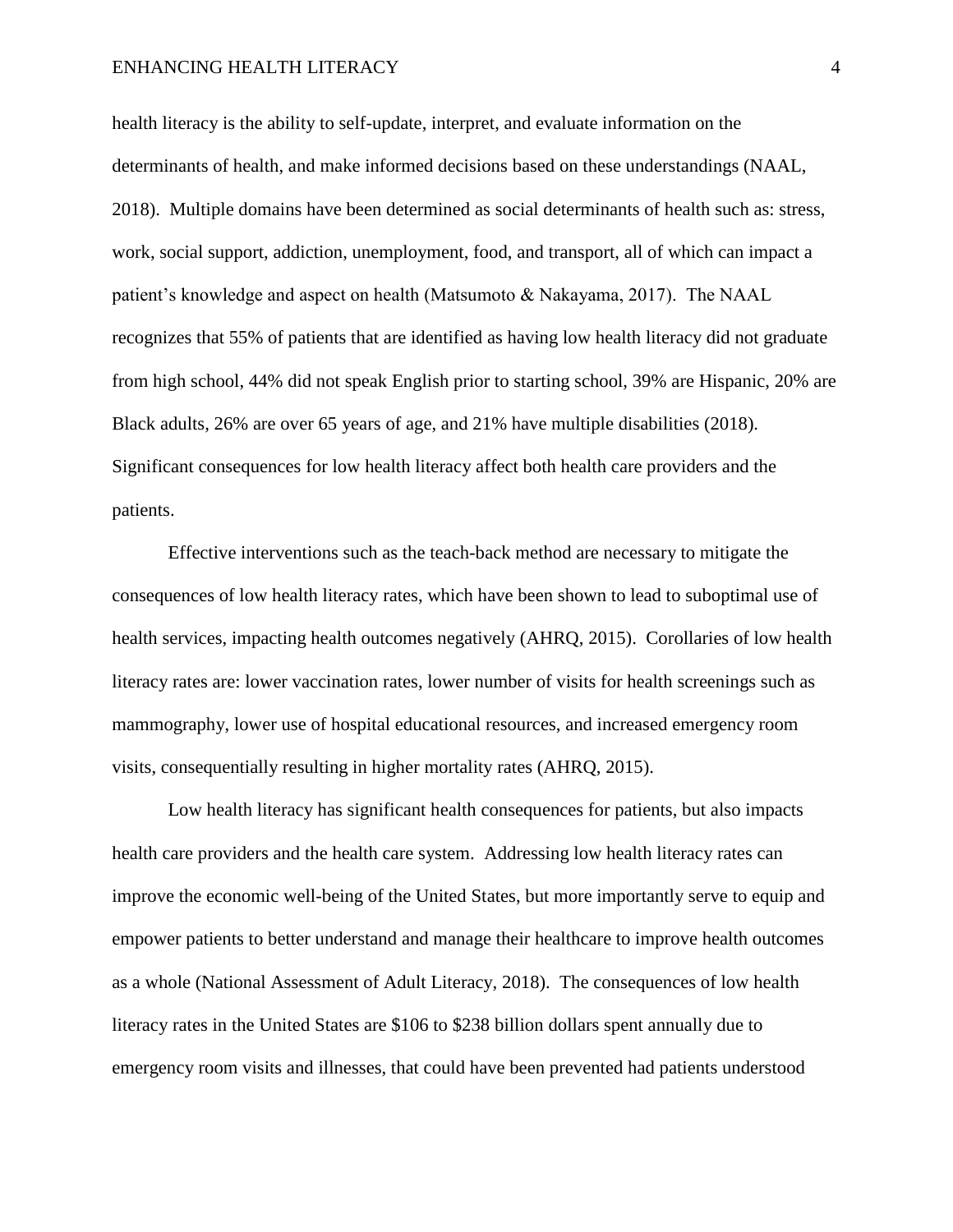how to better manage their health (NAAL, 2018). In an effort to improve the quality of care for patients, there is a great demand for the delivery of accurate and useful quality healthcare information issued by the Centers for Medicare  $\&$  Medicaid Services (CMS), especially to aid in shared patient decision-making models and value-based payment and purchasing incentives (Centers for Medicare & Medicaid Services [CMS], 2017). Increasing patient knowledge of health can help to decrease health care cost, as patients will better manage and maintain their own health and can also help to promote quality outcomes for providers.

Health information can be overwhelming even for those who are well versed in its sphere due to the conglomeration of vocabulary that stems from not only the medical processes but insurance provisions and instructional guidance surrounding after visit care (NAAL, 2018). Limited health literacy will not only affect a person's ability to engage in self-care management but can deter them from sharing health information with their providers (Boland  $\&$  Stacey, 2016). A patient's health literacy can be influenced by multiple factors including their own educational backgrounds- to how well health care providers work in educating and assisting them in learning about their own conditions. While there are certain risk factors that contribute to higher health literacy rates that cannot be influenced, there is significant room for improvement in patient provider relationships for those aspects that can be addressed. Factors such as age, culture, socioeconomic backgrounds, genetics, educational levels, are things beyond a provider's ability to control. However, the technique and approach utilized to assist these patients in learning new information, is something providers can guide.

While providers receive some type of formal training on communicating with patients during their education, not all may communicate effectively, especially in diverse settings as well as with limited time barriers per visit (Watts et al., 2017). Many providers report feeling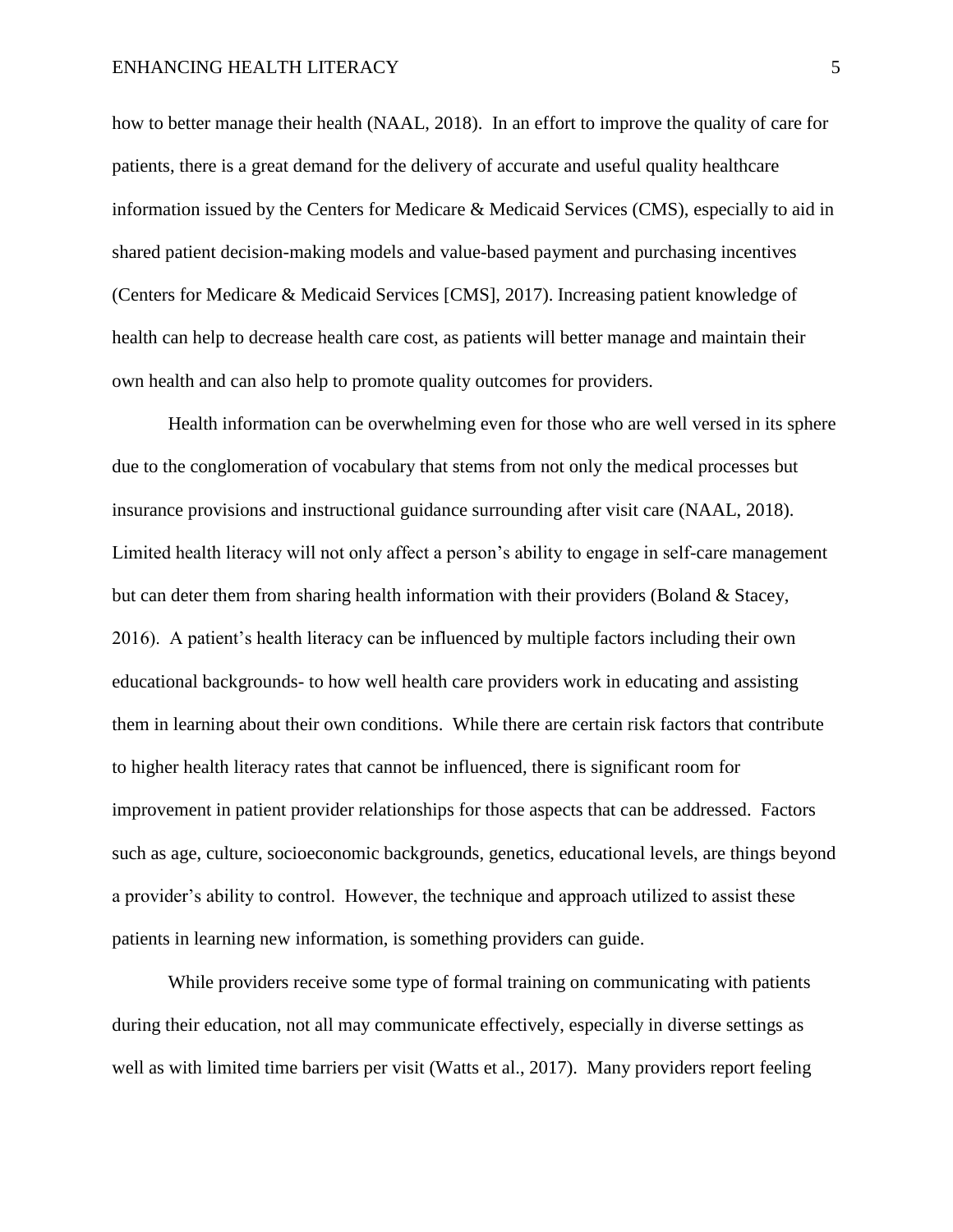uncertainty and express barriers to communication while working with diverse patient populations, including minority groups (Watts et al., 2017). Among the strategies identified to improve better facilitation of communication, modifying speech in addition to spending more time with patients proved to improve communication skills, providing benefit to both the patient and providers (Watts et al., 2017).

The amount of time a provider has to spend with a patient during each visit may be challenging to utilize strategically to address the patient needs, answer patient questions, perform patient assessment, develop a plan to treat the patient, let alone providing clear and thorough patient education and ensuring the patient understood the education being communicated. With practice, the teach-back method can be performed promptly as part of the visit and eventually in a routine matter (AHRQ, 2015). AHRQ provides a scale known as the Conviction and Confidence Scale (Figure 1), to help providers identify ways to build their confidence using teach-back, in addition to a Teach Back Observation Tool (Figure 2), to be utilized by a designated observer as providers interact using teach-back, as a means to help guide and coach the providers to establish consistent habits of using the teach-back method. These tools will help healthcare providers to practice speaking to patients clearly, confidently, and in ways that patients may understand, helping to develop effortless communication while promoting meaningful use of time spent with the patient (AHRQ, 2015).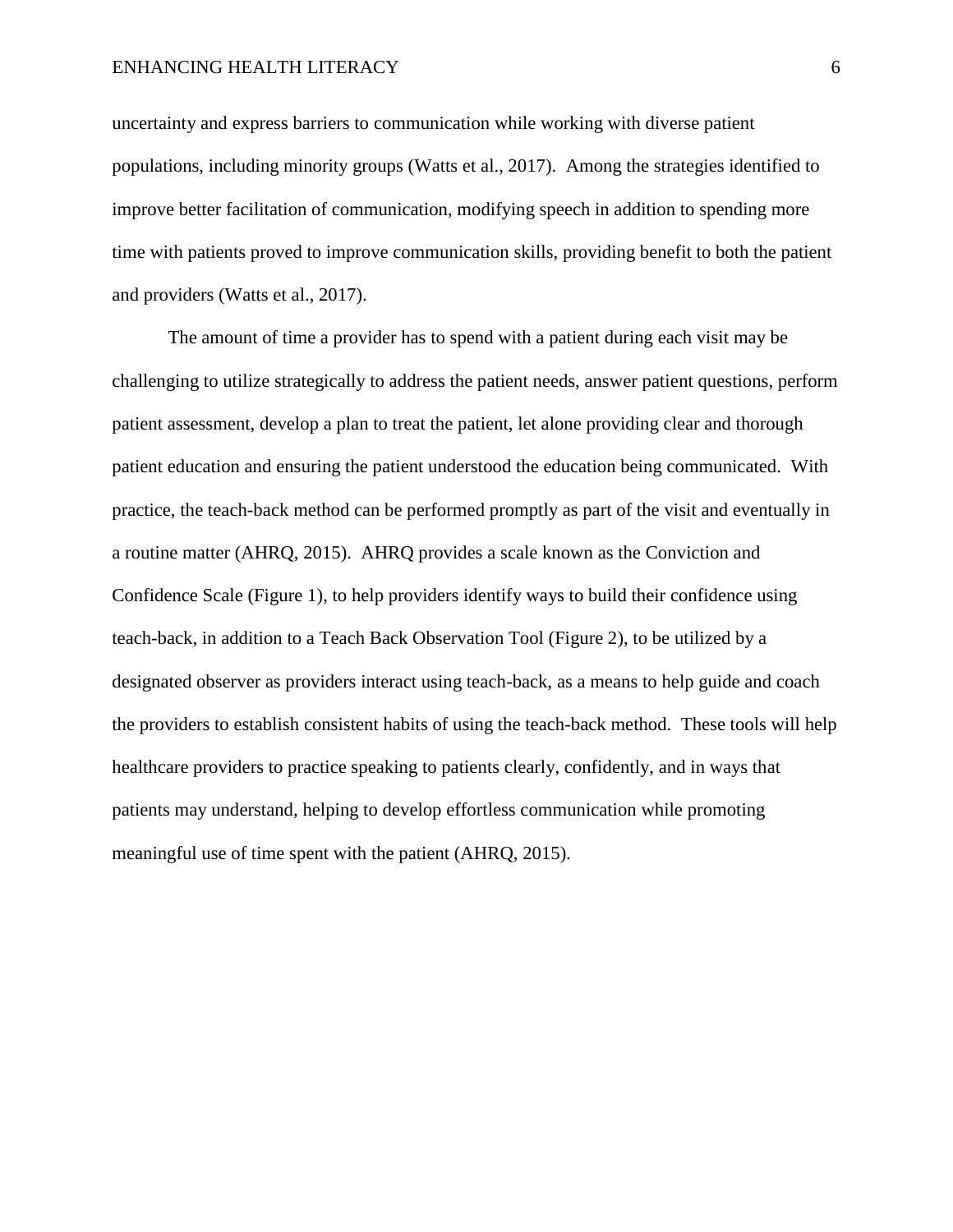$\overline{1}$ 



| Name: |                               |  |
|-------|-------------------------------|--|
|       | Check one: ( ) Before - Date: |  |
|       | $\bigcap$ 1 month - Date:     |  |
|       | $\bigcirc$ 3 months - Date:   |  |

1. On a scale from 1 to 10, how convinced are you that it is important to use teach-back (ask patients to explain key information back in their own words)?

| Not at all important |  |  |  | ry Important |  |
|----------------------|--|--|--|--------------|--|
|                      |  |  |  |              |  |

2. On a scale from 1 to 10, how confident are you in your ability to use teach-back (ask patients to explain key information back in their own words)?

| Not at all confident |  |  |  |  |  |  | Very Confident |  |  |
|----------------------|--|--|--|--|--|--|----------------|--|--|
|                      |  |  |  |  |  |  |                |  |  |

3. How often do you ask patients to explain back, in their own words, what they need to know or do to take care of themselves?

 $\,1\,$ 

- $\bigcap$  I have been doing this for 6 months or more.
- $\bigcirc$  I have been doing this for less than 6 months.
- $\bigcirc$  I do not do it now, but plan to do this in the next month.
- $\bigcirc$  I do not do it now, but plan to do this in the next 2 to 6 months.
- $\bigcirc$  I do not do it now and do not plan to do this.





DES MOINES

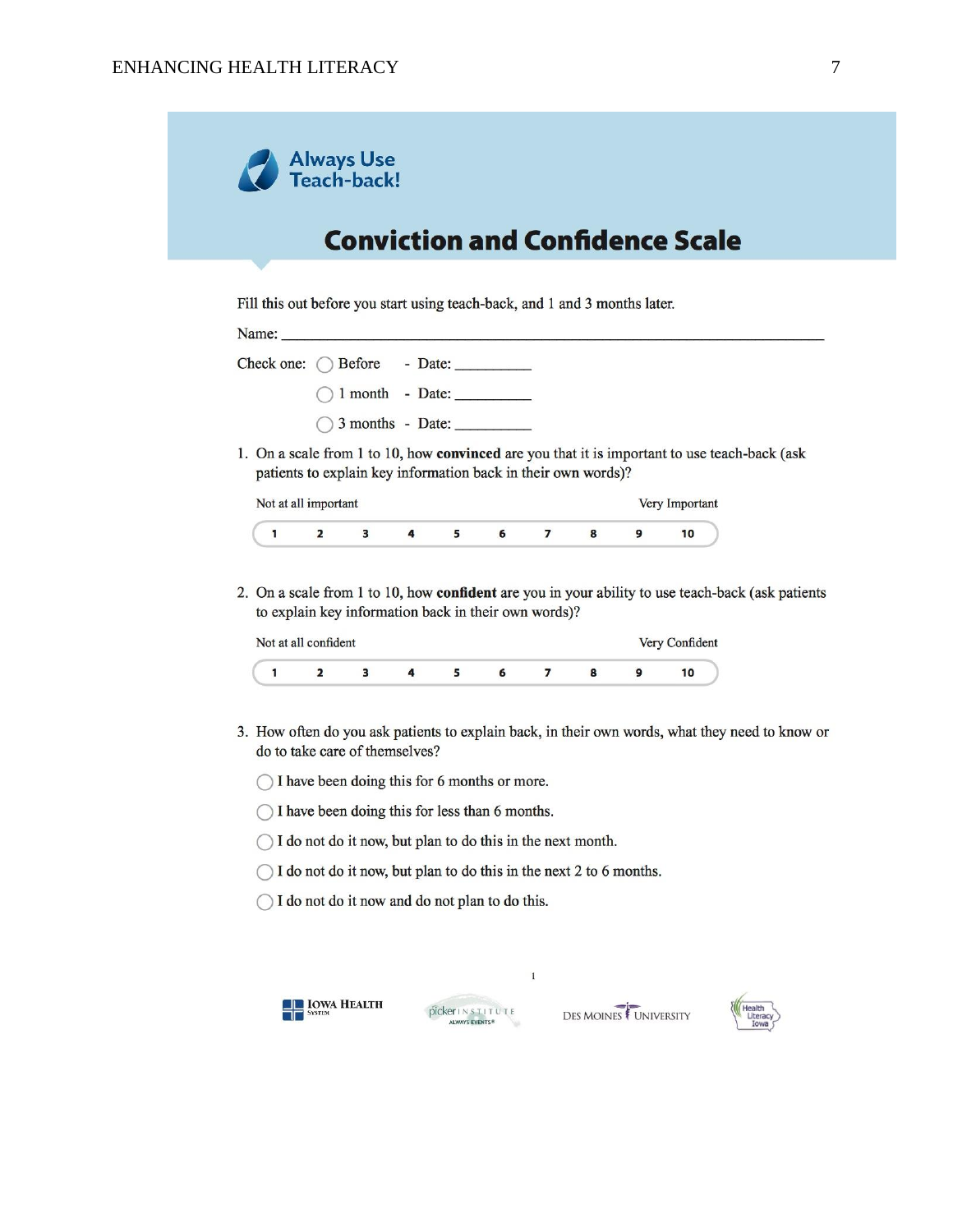|                     | 4. Check all the elements of effective teach-back you have used more than half the time in the                 |
|---------------------|----------------------------------------------------------------------------------------------------------------|
| past work week.     |                                                                                                                |
|                     | Use a caring tone of voice and attitude.<br>Display comfortable body language, make eye contact, and sit down. |
| Use plain language. |                                                                                                                |
|                     | Ask the patient to explain, in their own words, what they were told.                                           |
|                     | Use non-shaming, open-ended questions.                                                                         |
|                     | Avoid asking questions that can be answered with a yes or no.                                                  |
|                     | Take responsibility for making sure you were clear.                                                            |
|                     | Explain and check again if the patient is unable to teach back.                                                |
|                     | Use reader-friendly print materials to support learning.                                                       |
|                     | Document use of and patient's response to teach-back.                                                          |
|                     | Include family members/caregivers if they were present.                                                        |
|                     |                                                                                                                |
|                     | Notes:                                                                                                         |
|                     |                                                                                                                |
|                     |                                                                                                                |
|                     |                                                                                                                |
|                     |                                                                                                                |
|                     |                                                                                                                |
|                     |                                                                                                                |
|                     |                                                                                                                |
|                     |                                                                                                                |
|                     |                                                                                                                |

 *Figure 1.*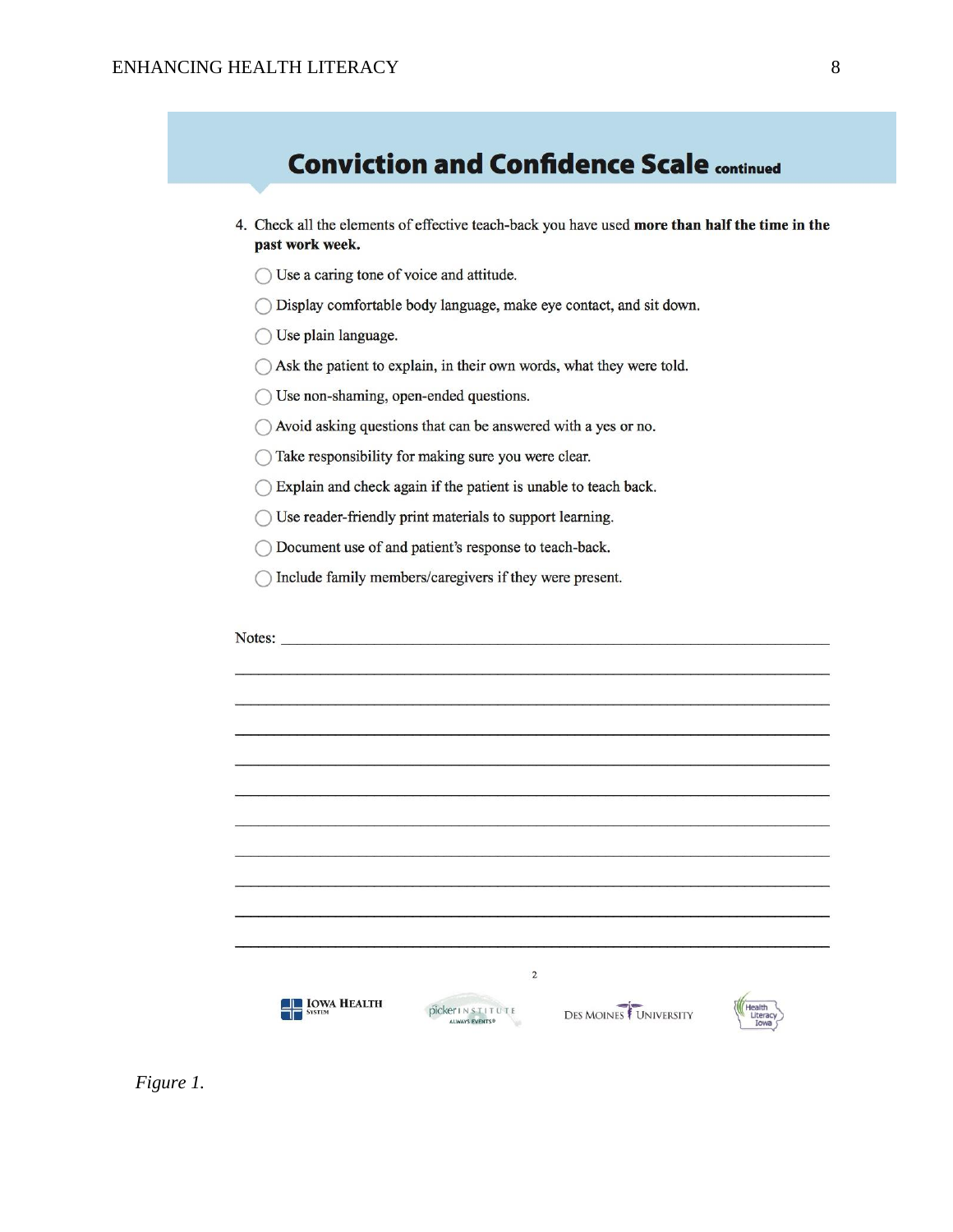

## **Teach-back Observation Tool**

| Care Team Member:                                                                                                                                                                                                                  | Date:      |                |     |                 |  |  |  |  |
|------------------------------------------------------------------------------------------------------------------------------------------------------------------------------------------------------------------------------------|------------|----------------|-----|-----------------|--|--|--|--|
| Observer:                                                                                                                                                                                                                          |            | Time:          |     |                 |  |  |  |  |
| Did the care team member                                                                                                                                                                                                           | <b>Yes</b> | N <sub>o</sub> | N/A | <b>Comments</b> |  |  |  |  |
| Use a caring tone of voice and attitude?                                                                                                                                                                                           |            |                |     |                 |  |  |  |  |
| Display comfortable body language,<br>make eye contact, and sit down?                                                                                                                                                              |            |                |     |                 |  |  |  |  |
| Use plain language?                                                                                                                                                                                                                |            |                |     |                 |  |  |  |  |
| Ask the patient to explain in their own<br>words what they were told to do about:<br>• Signs and symptoms they should call<br>the doctor for?<br>• Key medicines?<br>• Critical self-care activities?<br>• Follow-up appointments? |            |                |     |                 |  |  |  |  |
| Use non-shaming, open-ended<br>questions?                                                                                                                                                                                          |            |                |     |                 |  |  |  |  |
| Avoid asking questions that can be<br>answered with a yes or no?                                                                                                                                                                   |            |                |     |                 |  |  |  |  |
| Take responsibility for making sure<br>they were clear?                                                                                                                                                                            |            |                |     |                 |  |  |  |  |
| Explain and check again if the patient<br>is unable to use teach-back?                                                                                                                                                             |            |                |     |                 |  |  |  |  |
| Use reader-friendly print materials to<br>support learning?                                                                                                                                                                        |            |                |     |                 |  |  |  |  |
| Document use of and patient's<br>response to teach-back?                                                                                                                                                                           |            |                |     |                 |  |  |  |  |
| Include family members/caregivers<br>if they were present?                                                                                                                                                                         |            |                |     |                 |  |  |  |  |

 $\mathbf{1}$ 



PICKELLN STITUTE **W**  DES MOINES

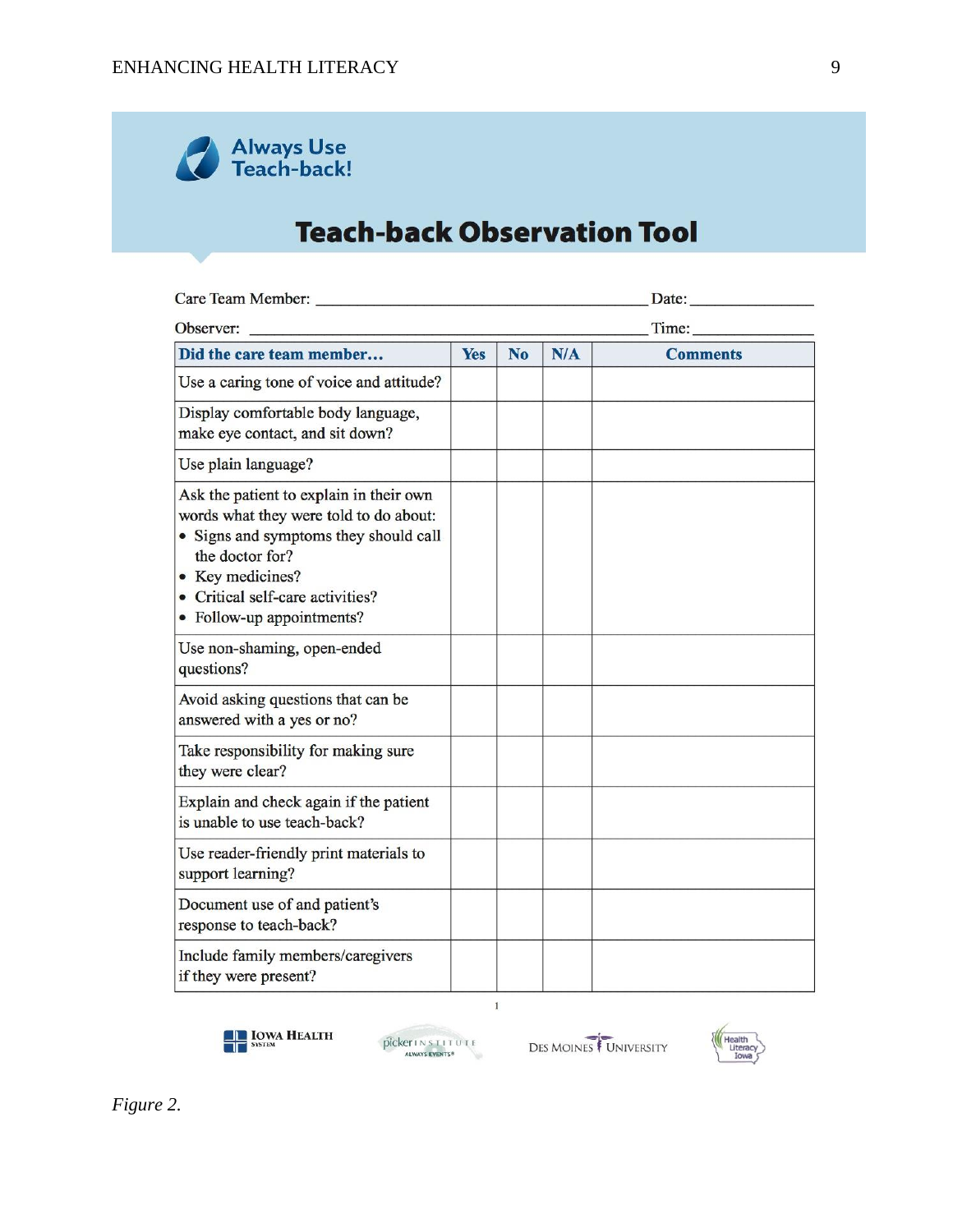The teach-back method is designed to allow health care providers to confirm that patients understand the healthcare information being relayed to them. The method is meant for provider usage more than it is to test patient knowledge. The teach-back method is a simple and effective evidence-based approach that may be the first step in assisting patients towards improving health literacy in any type of patient encounter (AHRQ, 2015).

#### **What is the Teach-Back Method?**

The most essential and effective method in delivering health care information is via communication. It is said that communication that is timely, in addition to being accurate and unambiguous, can successfully reduce error and result in improved safety for patients if it is understood correctly by the patient (Marcus, 2014). The teach-back method helps to facilitate patient comprehension of health care information, by enabling providers to frequently evaluate whether or not learning has occurred. The teach-back method is also known as the "show me" method, essentially a coaching system for providers where they educate patients with information in small increments, and patients are then asked to repeat or demonstrate the information they have learned back to providers, in their own words (AHRQ, 2015). The teachback method is not a test of the patient's knowledge, but rather a valuable universal tool for any provider, in any health setting, to utilize with every patient interaction in an effort to broaden patient health literacy (AHRQ, 2015).

#### **Effectiveness of the Teach Back Method in Healthcare**

With chronic diseases on the rise worldwide, causing increased burden of care to those affected by it, community and outpatient educational programs alone do not provide effective outcomes as patients are not retaining the information in one sitting, or are memorizing it incorrectly (Ha, Bonner, Clark, Ramsbothan, & Hines, 2016). Implementing the teach-back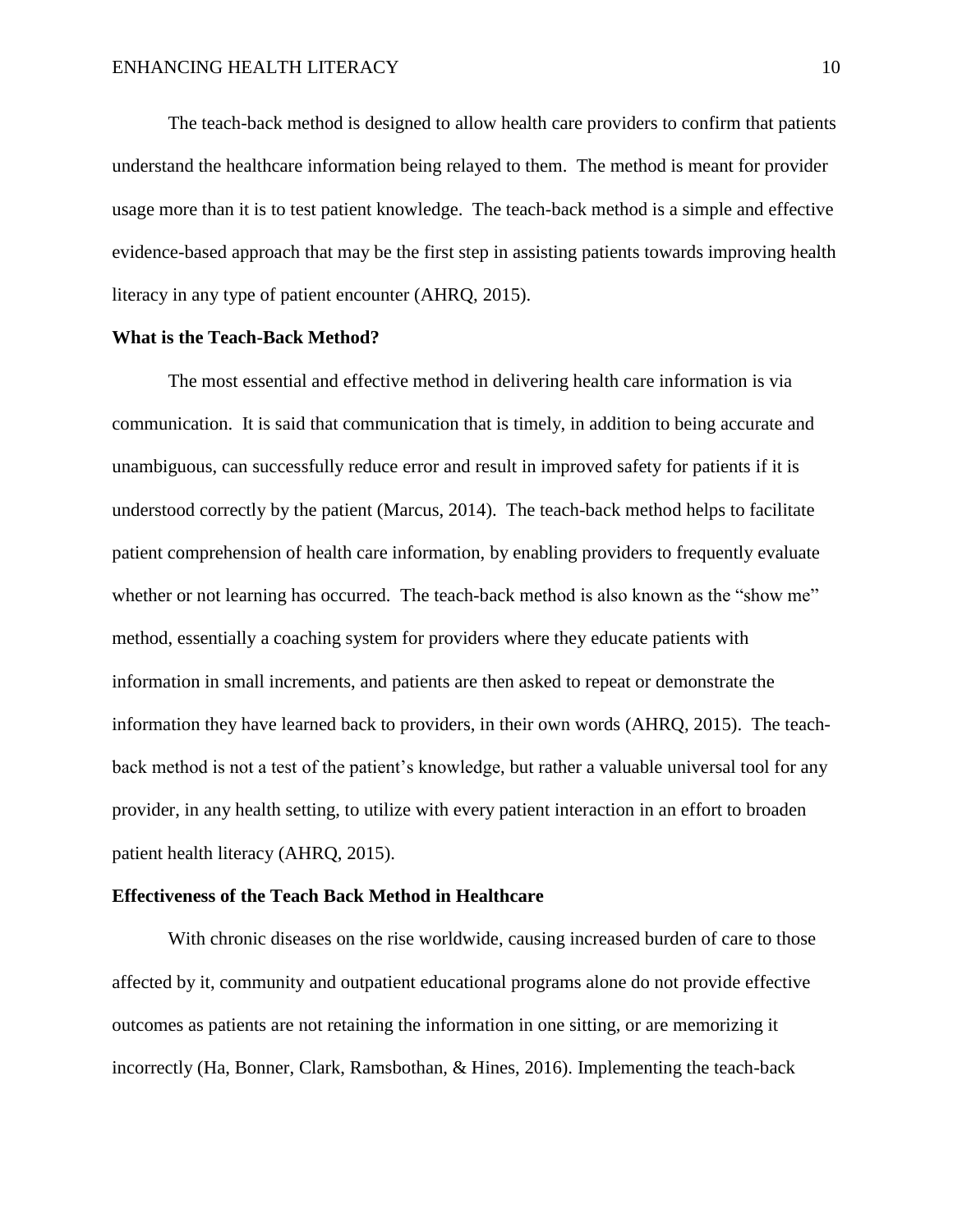method has shown positive effects including: improving outcomes in disease-specific knowledge, improving patient adherence to medications and regimens, improving self-care and management, and has shown a reduction in hospital readmission rates (Ha et al, 2016). The teach-back method has demonstrated a positive association in information retention, for patients in many settings where it is used, whether it is inpatient or outpatient care, and in an array of departments from the emergency room to nursing homes (Limpahan, Baier, Gravenstein, Liebmann, & Gardner, 2013). The teach-back method's straightforward approach allows for it to be utilized in any healthcare setting, by any healthcare providers.

At Children's Hospital in Wisconsin, the evidence-based practice fellows designed and implemented a way for nurses to utilize the teach-back method in order to improve the discharge process and experience for patients and families (Kornburger, Gibson, Sadowski, Maletta, & Klingbeil, 2013). The fellows created a multi-component educational intervention to teach nurses how to incorporate the teach-back method into their discharge education. The intervention included creating a shame-free environment where patients and families would feel safe to engage and ask questions; teaching nurses to speak in simple terms when teaching patients and families; and limiting the amount of teaching being done at one time. Information overload between provider and patient interaction is common, therefore teaching in small blocks while asking the patients to repeat in their own words what they have understood, helps to reinforce key messages (Kornbuger, et al., 2013). Ninety-eight percent of participants found it useful and valuable, and 56.9% of nurses were able to personally clarify and correct misunderstandings by use of the teach-back method (Kornbuger, et. al., 2013). The use of this intervention for teach back, helped nurses feel empowered by ensuring patient understanding, correcting inaccurate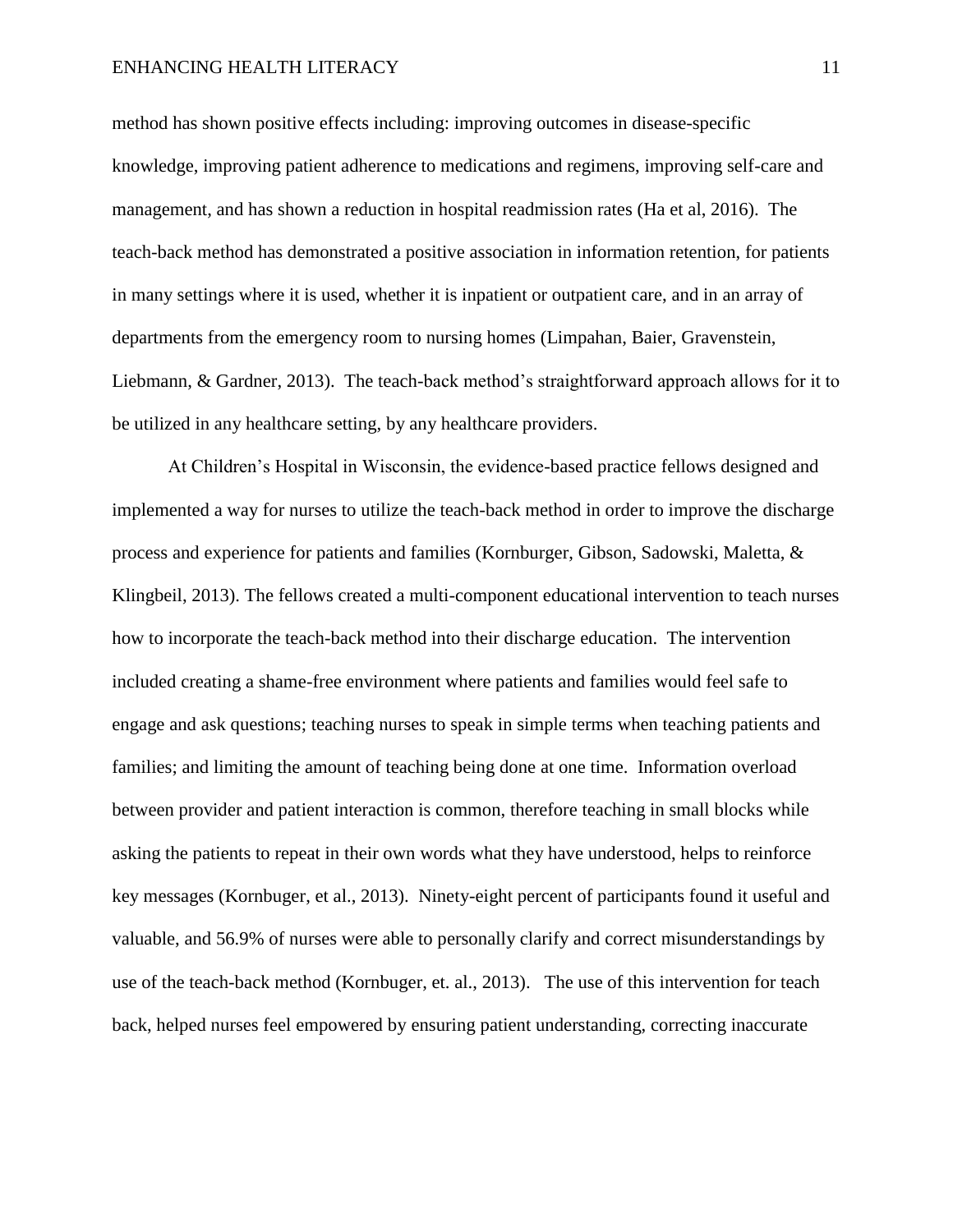information, increasing patient health literacy, and promoting a safer transition to home (Kornbuger, et. al., 2013).

Asthmatic patients in two emergency rooms: pediatrics and adult care, of a tertiary care hospital where, participated in in-depth interviews regarding the teach-back technique in relation to health literacy amongst patients (Samuels-Kalow, Hardy, Rhodes, & Mollen, 2016). Adults and pediatric patients were included in the research if they were diagnosed with asthma, spoke English, and were under 11 years of age for pediatrics. Fifty-one interviews were completed, 31 adult parents of the pediatric population and 20 adults. Of the 31 adult parents, 48% had limited health literacy, 81% were African-American, and 85% had public insurance. Of the 20 adults, 60% had limited health literacy, 85% were African-American, 30% completed college, and 80% had public or no insurance. Between both groups, participants felt that the providers did a good job utilizing the teach-back method to help confirm their learning while reducing their chances of missing out on key information. Participants were overall satisfied with the outcomes of their increased health knowledge and clarification of medical instructions, and appreciative of the education it provided, expressing it assisted in improving their understanding and provided clarity on the information being received (Samuels-Kalow, Hardy, Rhodes, & Mollen, 2016). The teach back method is shown to be broadly accepted between different departments and patient populations in health care.

Another effective demonstration of teach back method, in postmenopausal women and self-care activities versus no education increases satisfaction and care. Bahri, Saljooghi, Noghabi, and Moshki, (2018) randomly selected and studied 80 post-menopausal women in Iran. There were no significant differences between the participants in terms of knowledge on menopause, self-care practices post menopause, demographics, or level of occupation (p>0.05).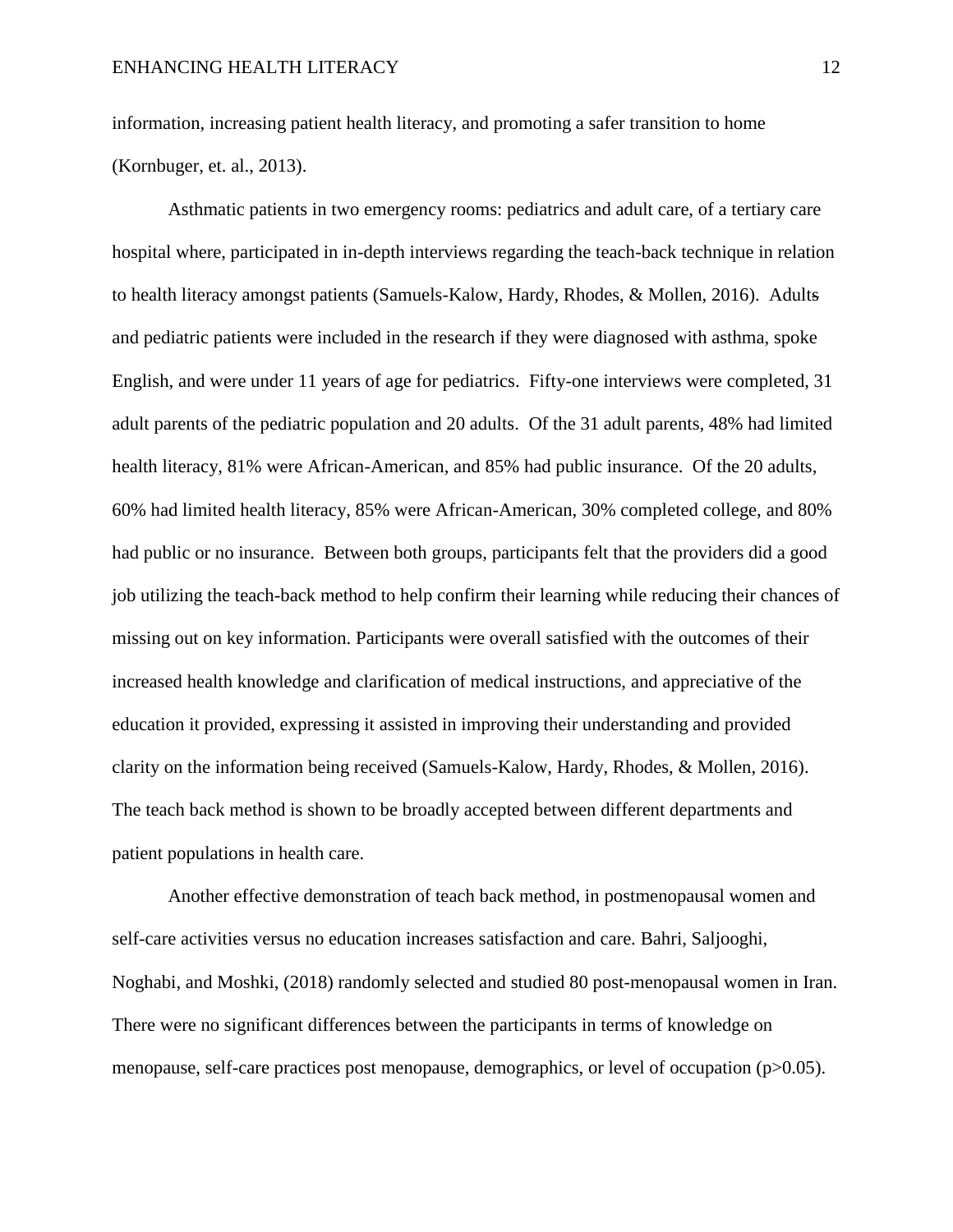These women were randomly placed into either a control or intervention group. The intervention group attended four 45-minute sessions of a training program based on the teach-back method, covering the principles of self-care during menopause. The first session taught self-care tips associated with diet and physical exercise, the second session taught of relaxation and stress control, the third session taught tips relate to maintaining a healthy lifestyle, and the fourth session taught about menopause associated with chronic diseases and complications. The control group received no teach-back associated with their condition. Knowledge of self-care post menopause was measured before the education and one month post educational intervention for both groups, via a questionnaire. The results concluded that the intervention group scored significantly higher in their knowledge on postmenopausal care compared to the control group  $(p=0.001)$ . This shows that interventions based around the teach-back method improves self-care activities and is an effective educational method that providers can implement in any clinical population (Bahri, Saljooghi, Noghabi, & Moshki, 2018).

Mollazadeh and Maslakpak (2018), selected 84 kidney transplant patients via convenience sampling and randomly assigned them into a control and intervention group. The participants were ages 18-60 and at least three months post kidney transplant. In this study, the groups received educational content via five 60-minute sessions, with the intervention group receiving the teach-back method in conjunction with their education. The control group was not offered the teach-back method. Participants received a Self-Management Scale for Kidney Transplant Recipients with 24 questions assessing the patient's knowledge on self-monitoring, self-care, early detecting and coping with abnormalities after kidney transplantation, and stress management. The results showed that the intervention group scored significantly higher in their understanding of self-management after kidney transplant (p=0.001), compared to the control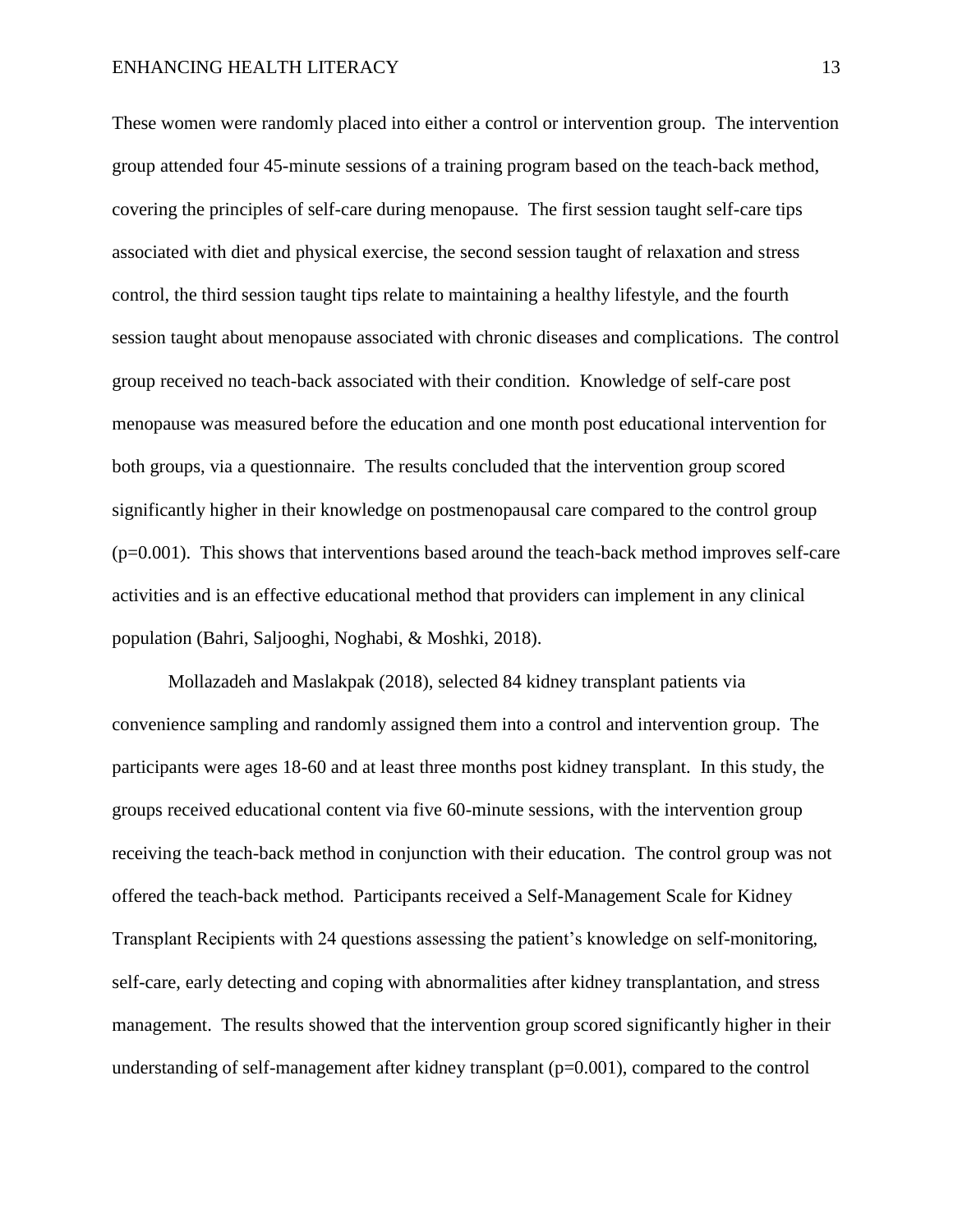group. The teach-back method proved effective and beneficial to the health of kidney transplant recipients who were able to perform self-care and management such as control of vital signs, medication management, and infection symptom identification, and is recommended to be utilized in provider and patient interaction to help patients successfully manage their care (Mollazadeh & Maslakpak, 2018).

#### **Using Teach Back Method**

In order to deliver the teach-back method effectively with every patient interaction, the teach-back tools should be utilized (refer to Figures 1 & 2) (AHRQ, 2018). The purpose of teach-back tools are to assist all health care providers to provide support to patients and their families throughout the care continuum. The tools combine the behavioral principles of coaching to assist patients in breaking their old habits and forming new habits, in addition to health literacy principles to confirm patient understanding (AHRQ, 2018). The interactive learning module provides videos and an interactive experience to help health care providers practice the teach-back method. The module takes the providers through mock scenarios from hospital discharges to home health visits and physician follow-ups (AHRQ, 2018). With tips and tools to master the teach-back method, medical assistants, nurses, doctors, nurse practitioners, case managers, social workers, and many more health care providers, are able to provide a meaningful educational experience with every patient interaction.

There are many methods for utilizing teach back method. The reality of time constraints in patient encounters does not allow for long sessions for teach back, hence leaves providers without an opportunity to explore other possible ways of incorporating teach back method regularly. Some innovative methods that can be used include: incremental teach back, teach back in phases, and utilizing ancillary staff for implementing teach back.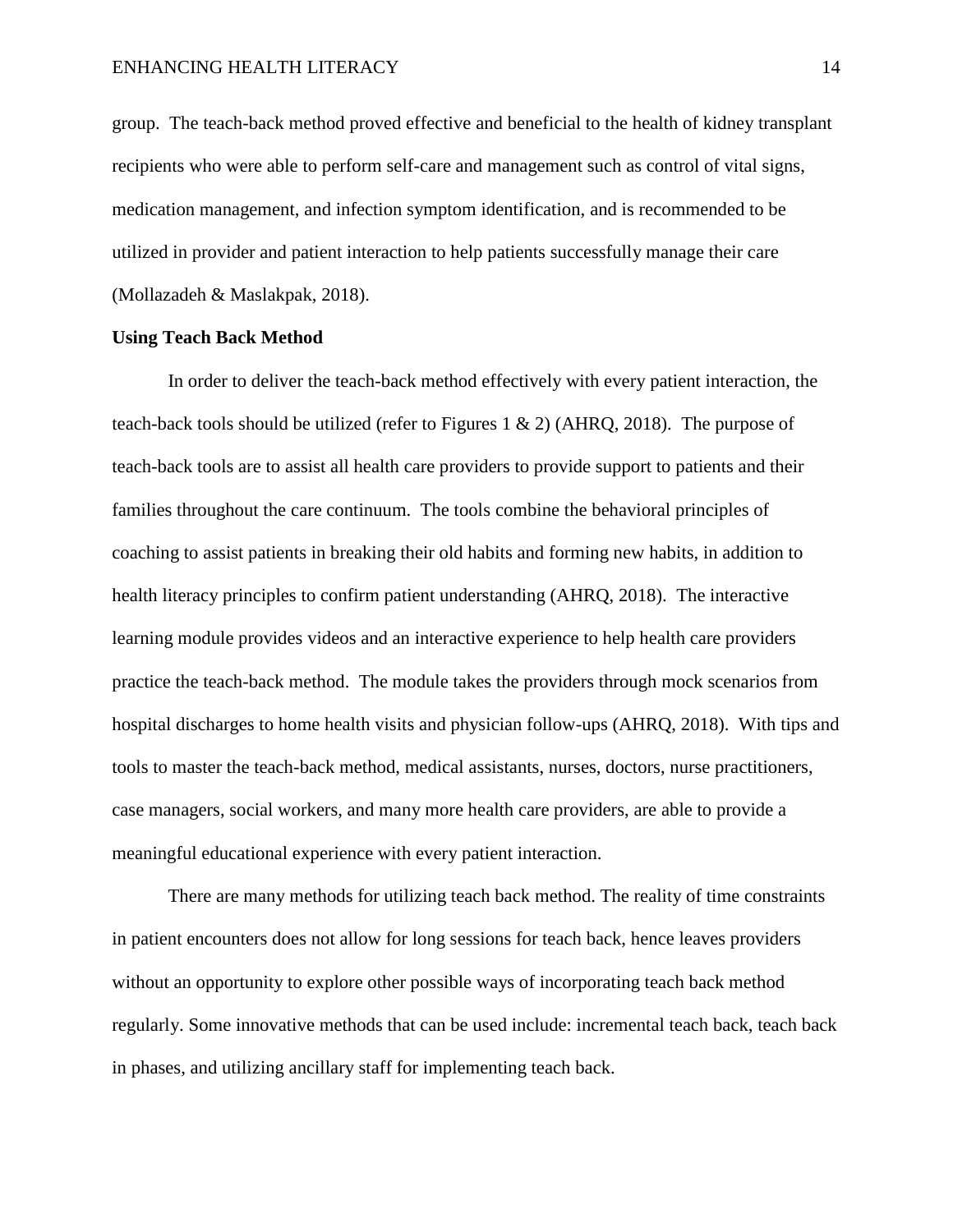#### **Incremental Teach Back**

One approach to employ the teach-back method using short segments of time, is to break the teaching into increments during the visit and as part of the routine conversation. Providers simply would use their standard approach to provide medical knowledge and instructions to the patients in fundamental terms. Providers should not wait until the end of the visit or interaction to initiate the teach-back method and assess the patient's understanding but should be incorporating it throughout the conversation. Information should be provided in small segments and patients should be asked to reiterate what they understand about the information, in their own words (AHRQ, 2018). Throughout the interaction, the provider should take time to ask the patient to reiterate what was taught or said to them, in the patient's own words. This allows for meaningful use of the provider's time and technique towards teaching the patient as well as provides confirmation that the patient has retained the information desired.

During the interaction with the patients, providers should speak slowly and clearly, using simple terminology. Information should be provided in small intervals and important key concepts should be repeated. Providers should confirm understanding by asking questions such as "Can you please explain to me in your own words, what you understand about what I have just said? I want to make sure I have explained everything clearly." Confirmation of patient understanding occurs when the patient is able to demonstrate the grasp of the concept in their own words. If the patient is unsuccessful in doing so and fails to demonstrate understanding, the provider may try alternative methods such as utilizing illustrations or aids to demonstrate the concept (Rajah, Ahmad Hassali, Jou, & Murugiah, 2018). The provider should also then followup with another attempt of teach-back. An example of this might include a visit for hypertension. The provider can start with discussing today's blood pressure, and while reviewing this with the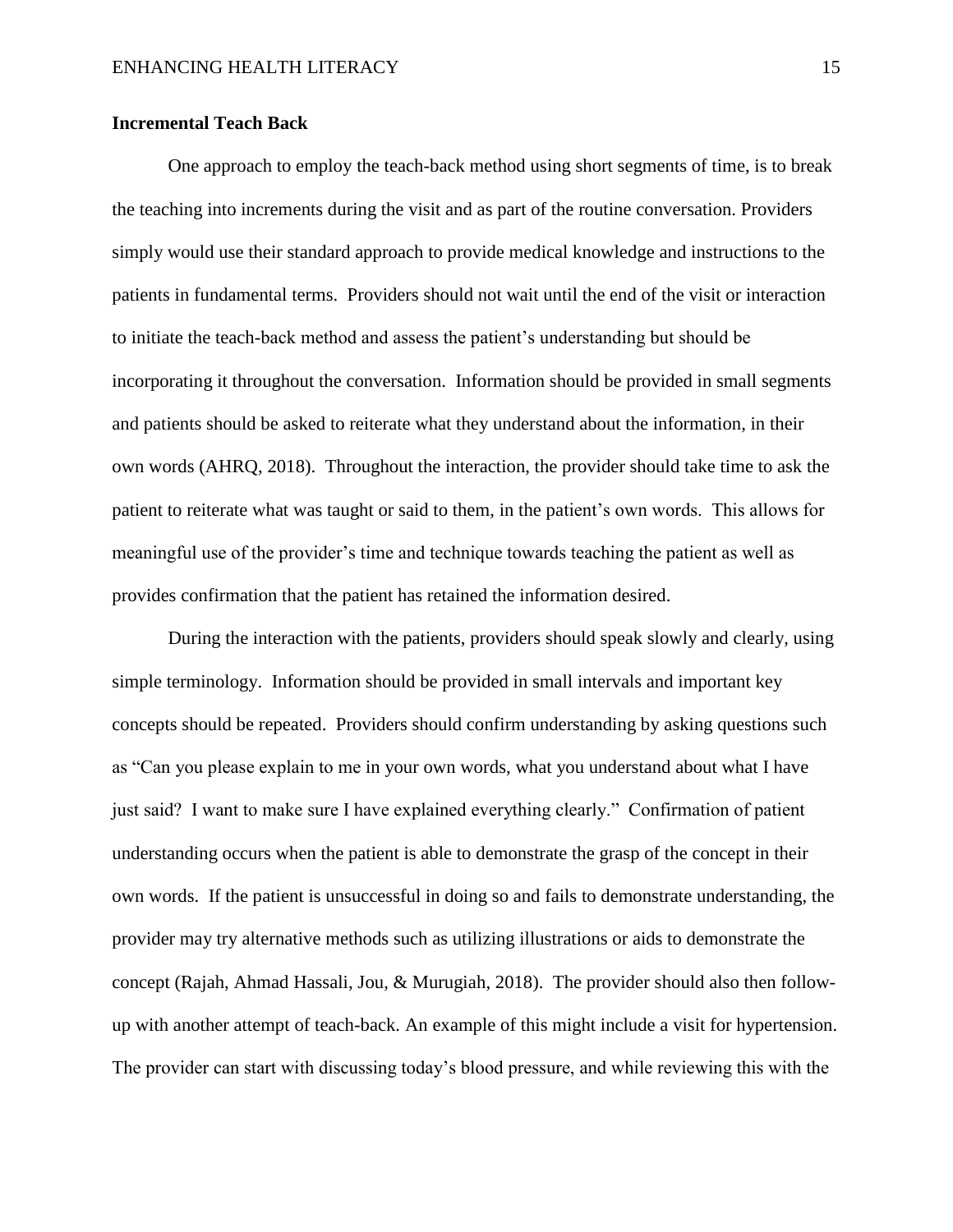patient, can state the expected goal (normal blood pressure ranges). Having the patient repeat this or reiterate it right away to verify understanding. As the provider continues to discuss how the patient is feeling in general; teaching of possible symptoms, side effects of medications, and general lifestyle contributing factors can occur. During the examination the provider may utilize teach back to discuss the health consequences and complications of uncontrolled hypertension and end organ damage, having the patient repeat what is being taught. At the end of the visit, having the patient repeat some key takeaways, and offering additional information or answering questions, will help reinforce the teaching. While all of this teaching can occur during the visit, it is broken into increments and most importantly, occurs with the provider, in the one visit, to promote adherence to self-management and the most effective utilization of patient and provider time.

#### **Utilizing Teach-Back Across Visits**

The teach-back method can and should be used in multiple visits and sessions to fulfill deeper learning outcomes. By breaking up large pieces of chronic health illness education and covering them during multiple visits, it allows patients more opportunities to ask questions and to improve their own self-management of their health by hearing and learning the information repeated times. For patients with more chronic illnesses and long-term conditions, splitting up the education in multiple visits allows health care providers to supply more education with each visit while also examining what the patients were able to recall from the previous visits (AHRQ, 2018). Chronic conditions require the most self-management and education and predispose patients to poorer outcomes. However, understanding the full scope of the disease, its impact on health, and the prevention of complications can be an overbearing task for patients, and likely a reason for noncompliance or lack of appropriate self-management (NAAL, 2018).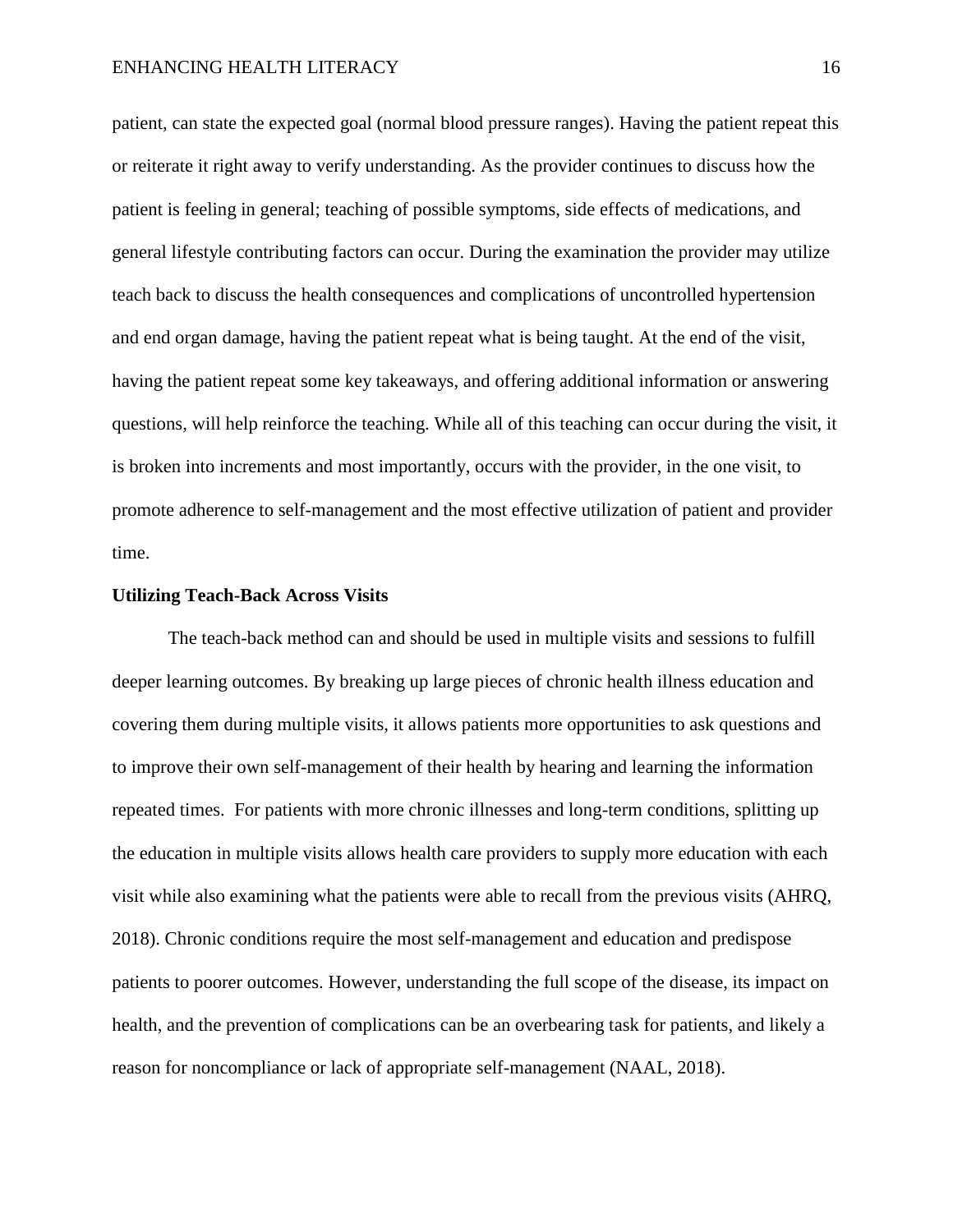The teach-back method helps patients and their caregivers or family members to better manage their own chronic conditions via allowing the health care provider to focus on teaching about symptom recognition, medication adherence, diet control, weight control, and possibly the effects of using alcohol and tobacco. Self-management is a central point for chronic disease care as it may improve treatment via patient adherence, and improve the quality of life (Thi, Clark, Bonner, & Hines, 2013).

#### **Teach Back Method in Team-Based Care**

The teach-back method helps to close the loop in learning health care information as providers are actively assessing for comprehension. The results of successful teach-back method utilization not only serve to improve patient health literacy, but also promotes patient health care adherence. Up to eighty percent of patients forget medical information and instructions immediately after hearing it from their providers, whereas over nearly half of the information that is retained is incorrect (AHRQ, 2018). The teach-back method can help not only doctors but registered nurses, medical assistants, techs, pharmacists, case managers, social workers, ancillary staff, and anyone involved in the patient's care, capture a patient's attention and confirm that patients understand what they need to know, via engaging patients by having them reiterate in their own words, what they have heard and understood (The Teach Back Method, 2015). Medical assistants can utilize the teach back method during office visits to help patients to convey reminders about scheduled appointments, navigation of patient portals for increased compliance, training for self-medications, vital signs in the home setting, direct pre-post visit instructions, reviewing hand-outs pertinent to the patient's health care whether regarding vaccinations or procedures, and discuss directions on utilizing medical devices such as inhalers or glucometers. Social workers and case managers can utilize the teach-back method to ensure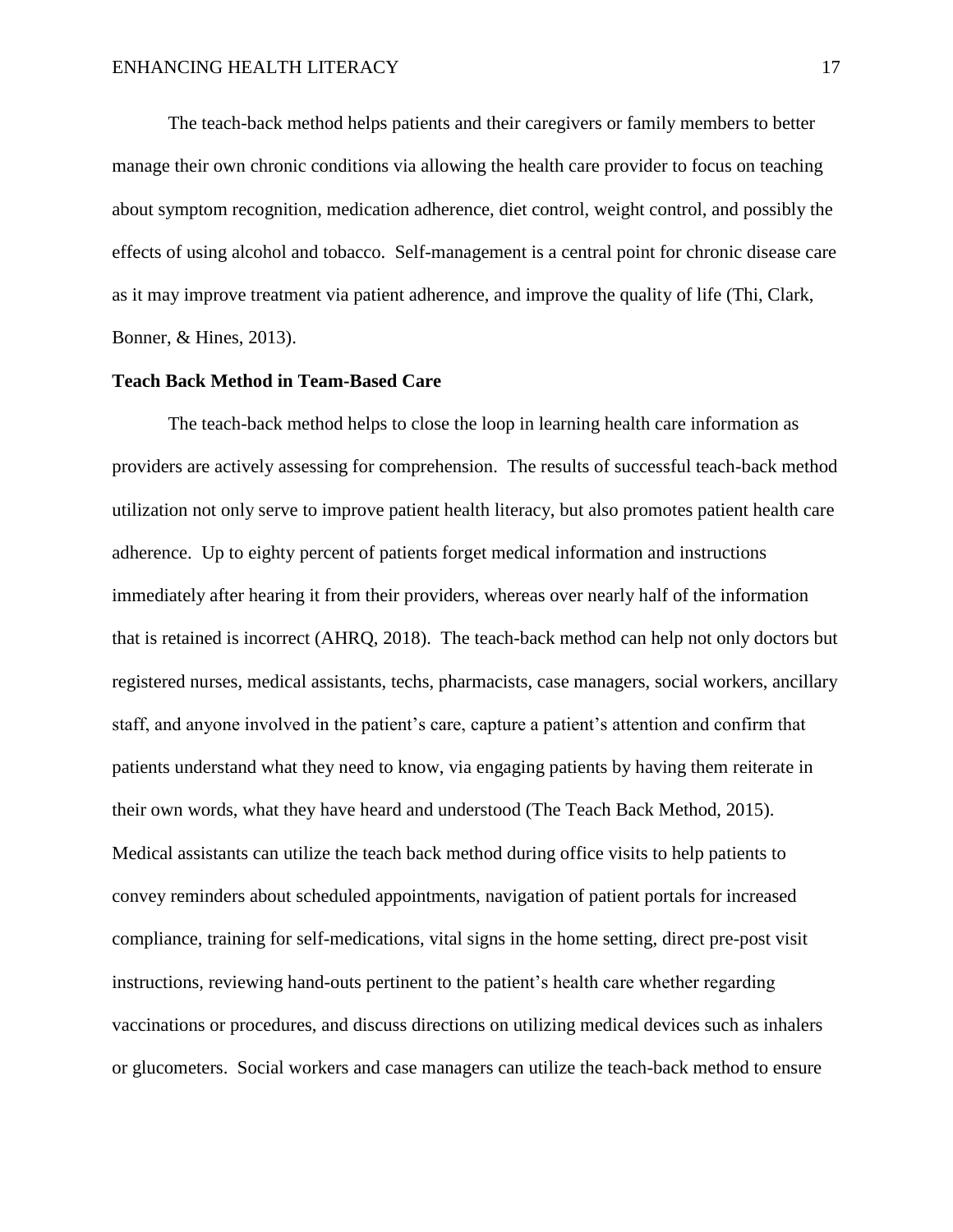patients know and understand their insurance plans, coverage, and benefits. Nurses can provide education related to the patient's diagnosis, on diet, and on procedural skills such as injection education or wound care.

#### **Implications for Practice**

Health literacy has been recognized as a determinant of patient health outcomes, where patients with low health literacy have more difficulty managing health issues such as chronic conditions, medication management, hence lower rates of health adherence (AHRQ, 2018). Since the teach-back method technique is structured, providers should not be taking more time out of their day to perform the technique if they simply incorporate the utilizing teach-back regularly as part of their dialogue when speaking to patients and family members. As these studies have shown, providers can help to drastically increase patients' understanding in managing their own health by use of the teach-back method. This allows for more intimate interaction with the patients, allows for providers to fix patient's misunderstandings about their health on the spot, and solidify patients' knowledge pertaining to their health prior to discharging them from care. While there are a variety of teaching methods out there, without implementing teach-back, the chances of a patient walking away after all the educational service efforts have been performed, without understand anything that had been communicated, will remain high and frequent.

#### **Conclusion**

When providers utilize the teach-back method, patients and their families benefit from the interaction, improving their health literacy skills and likelihood to adhere to recommended health regimens and advices. In clinical practice, emphasis should be placed on training health care providers to utilize teach-back method in all patient interactions. The teach back method can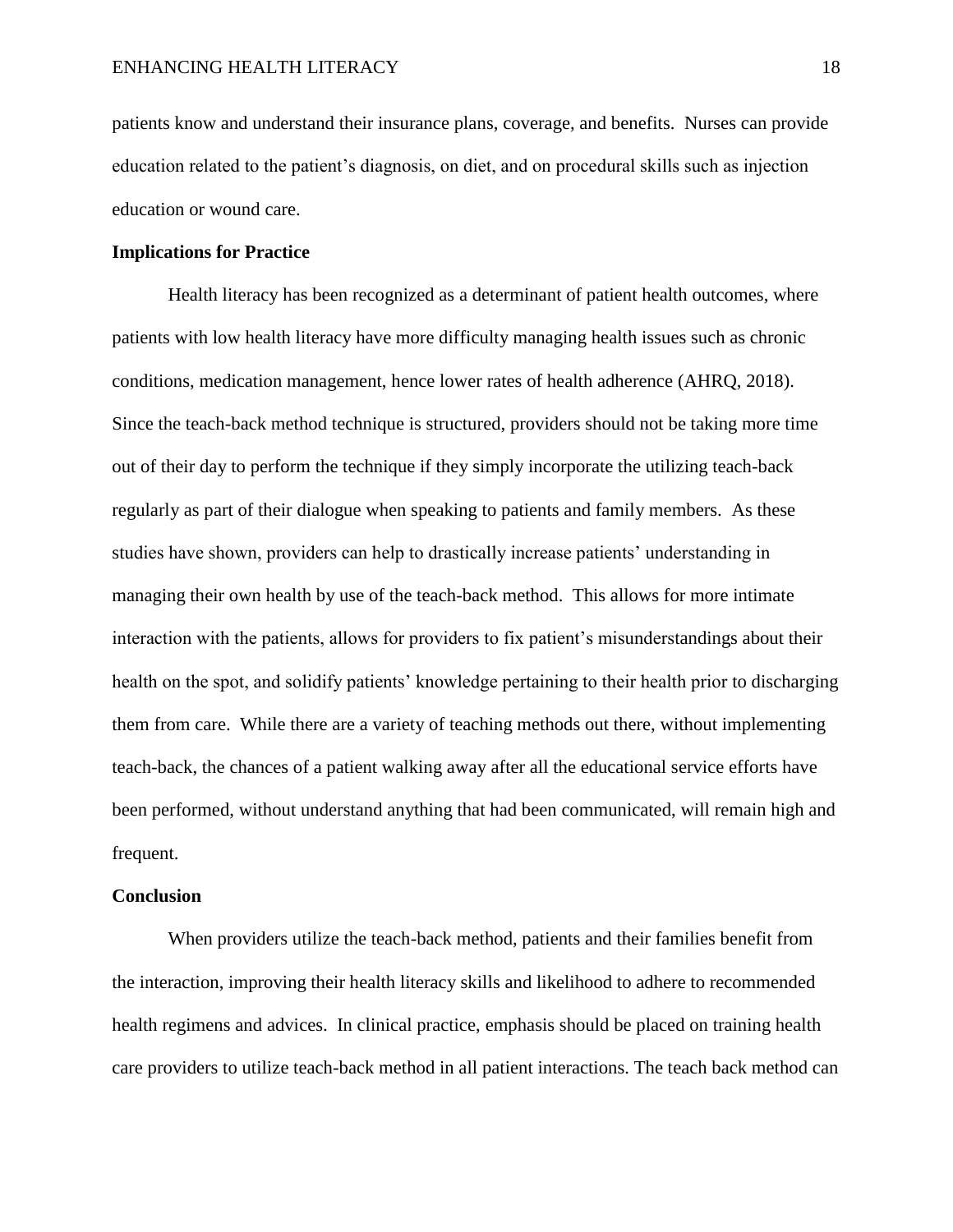further be embedded in the training and workflow for MA's, nursing staff, and other healthcare roles that partake in the patient's visit and care. Optimizing teach back, by incorporating the technique into the visit, rather than a separate encounter improves work flow and the ability to enhance patient outcomes. The effective use of teach-back method will improve health literacy, and can lead to a drastic reduced cost in healthcare expenditures and improved health outcomes.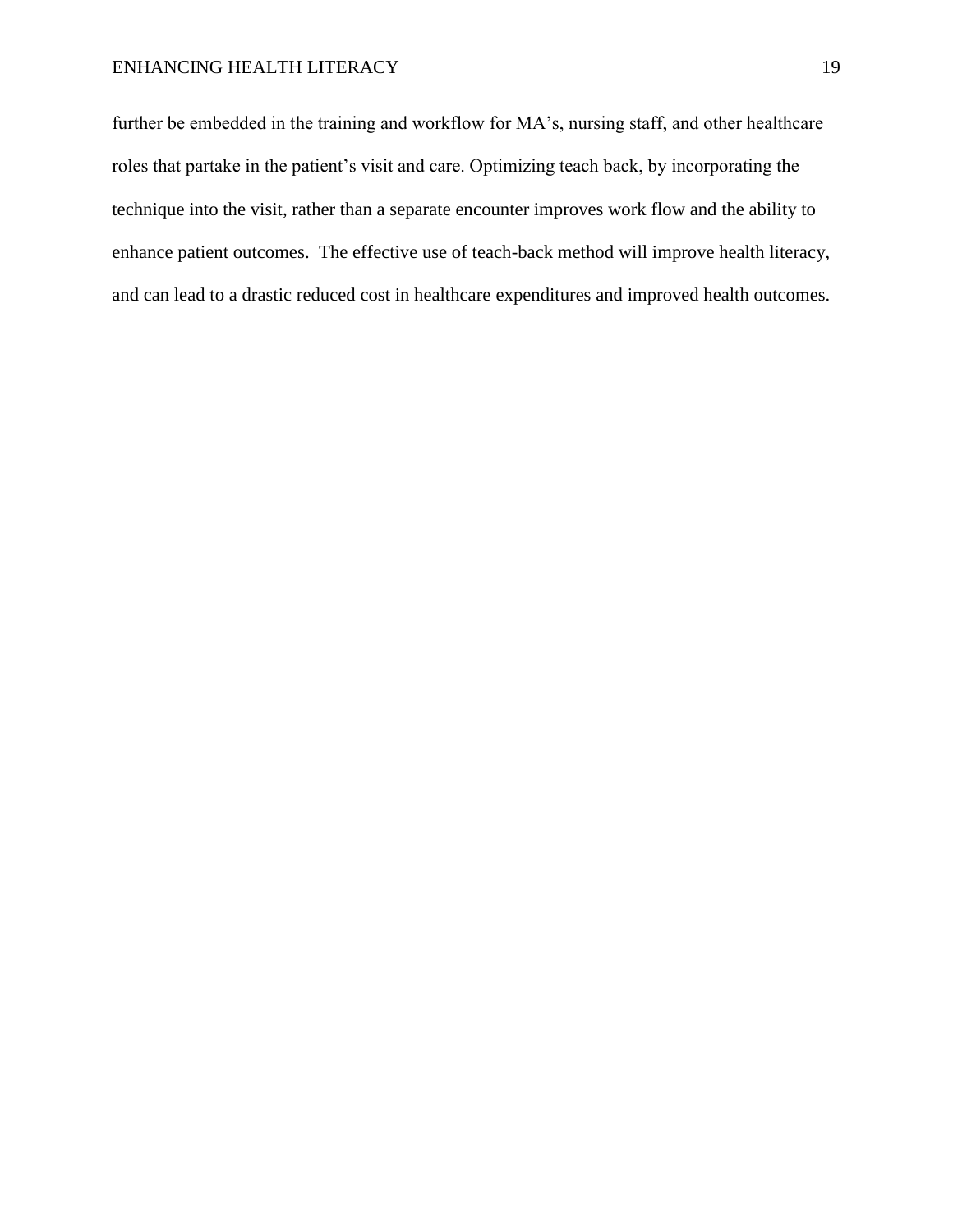#### References

- AHRQ, Use the Teach-Back Method: Tool #5. (2015, February 05). Retrieved from https://www.ahrq.gov/professionals/quality-patient-safety/quality-resources/tools/literacy toolkit/healthlittoolkit2-tool5.html
- Ahtisham, Y., & Jacoline, S. (2015). Integrating nursing theory and process into practice; henderson need theory. *International Journal of Caring Sciences, 8*(2), 443-450.
- Alberti, T. L., & Nannini, A. (2013). Patient comprehension of discharge instructions from the emergency department: A literature review. *Journal Of The American Association Of Nurse Practitioners,* 25(4), 186-194. doi:10.1111/j.1745-7599.2012.00767.x
- Almkuist, K. D. (2017). Using teach-back method to prevent 30-day readmissions in patients with heart failure: a systematic review. *MEDSURG Nursing*, 26(5), 309-351.
- Bahri, N., Saljooghi, S., Noghabi, A., & Moshki, M. (2018). Effectiveness of the teach-back method in improving self-care activities in postmenopausal women. Przeglad Menopauzalny, *Menopausal Review*. 17(1), 5-10. doi:10.5114/pm.2018.74896
- Boland, L., & Stacey, D. (2016). Health literacy in practice and research. *Canadian Oncology Nursing Journal*, 26(4), 359.
- Bowskill, D., & Garner, L. (2012). Medicines non-adherence: adult literacy and implications for practice. *British Journal of Nursing*, 21(19), 1156-1159.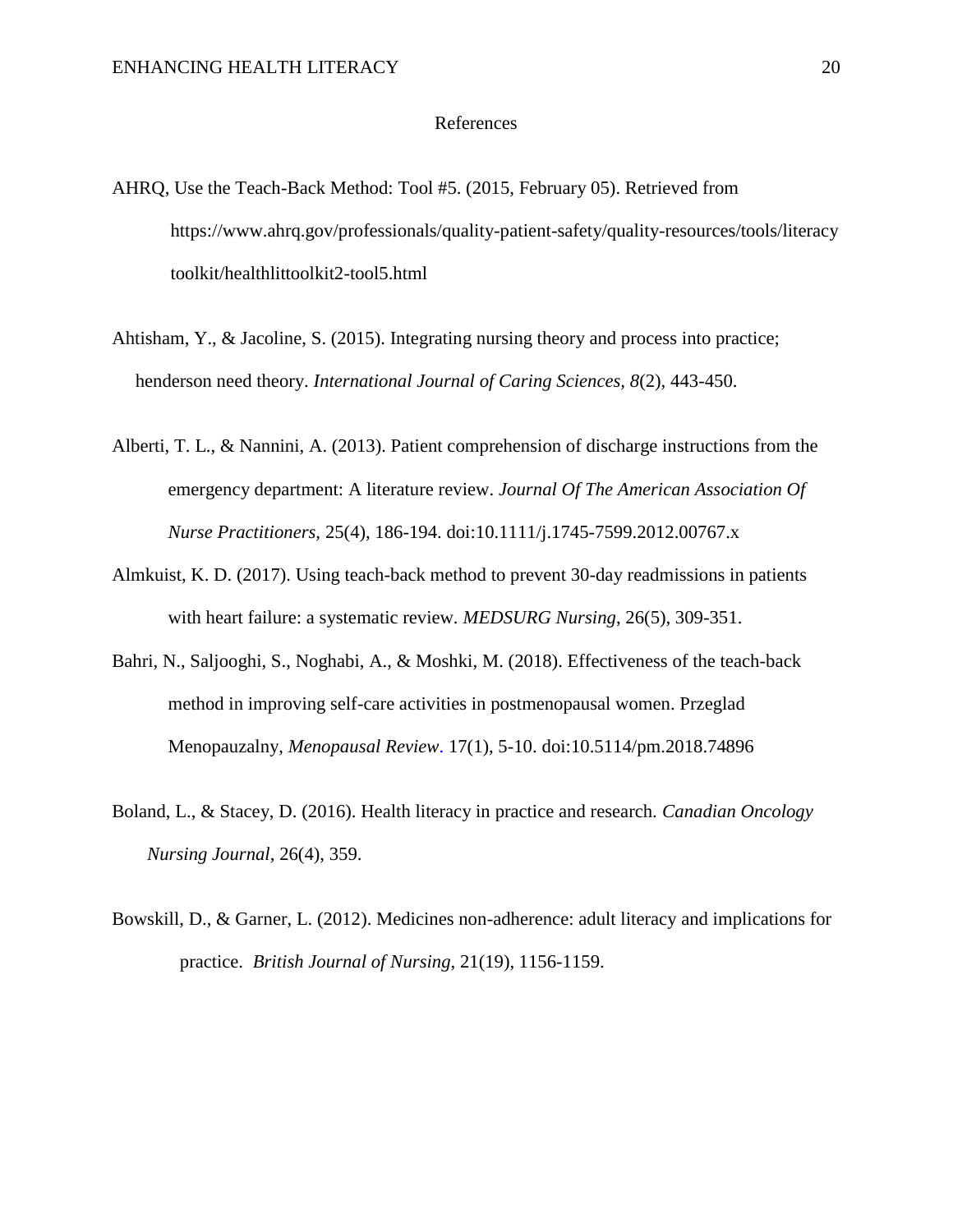- Brand, H., Fullam, J., Van den Broucke, S., Pelikan, J., Doyle, G., Slonska, Z., & Sørensen, K. (2012). Health literacy and public health: A systematic review and integration of definitions and models. doi:10.1186/1471-2458-12-80
- Centers for Disease Control and Prevention. (n.d.). Retrieved on September 18, 2018, from https://www.cdc.gov/
- Center for Medicare & Medicaid Services. (2017, July 28). Retrieved August 1, 2018, from https://www.cms.gov/Medicare/Quality-Initiatives-Patient-Assessment Instruments/QualityMeasures/Core-Measures.html
- Dalir, Z. )., Mazlom, S. )., Reihani, Z. )., & Vakilian, F. ). (2016). Effect of training based on teach back method on self-care in patients with heart failure. *Journal Of Mazandaran University Of Medical Sciences*, 25(134), 209-220.
- Hahn, E., Garcia, S., Du, H., & Cella, D (2010). Patient attitudes and preferences regarding literacy screening in ambulatory cancer care clinics. United States, North America: Dove Medical Press.
- Haire, T. M. (n.d). Alleviating Discharge Confusion for Older Patients Using the Teach-Back Method.
- Kim, H., & Xie, B. (2017). Review article: health literacy in the eHealth era: a systematic review of the literature. *Patient Education and Counseling*, 1001073-1082. doi:10.1016/j.pec.2017.01.015
- Kornburger, C., Gibson, C., Sadowski, S., Maletta, K., & Klingbeil, C. (2013). Using "Teach back" to promote a safe transition from hospital to home: an evidence-based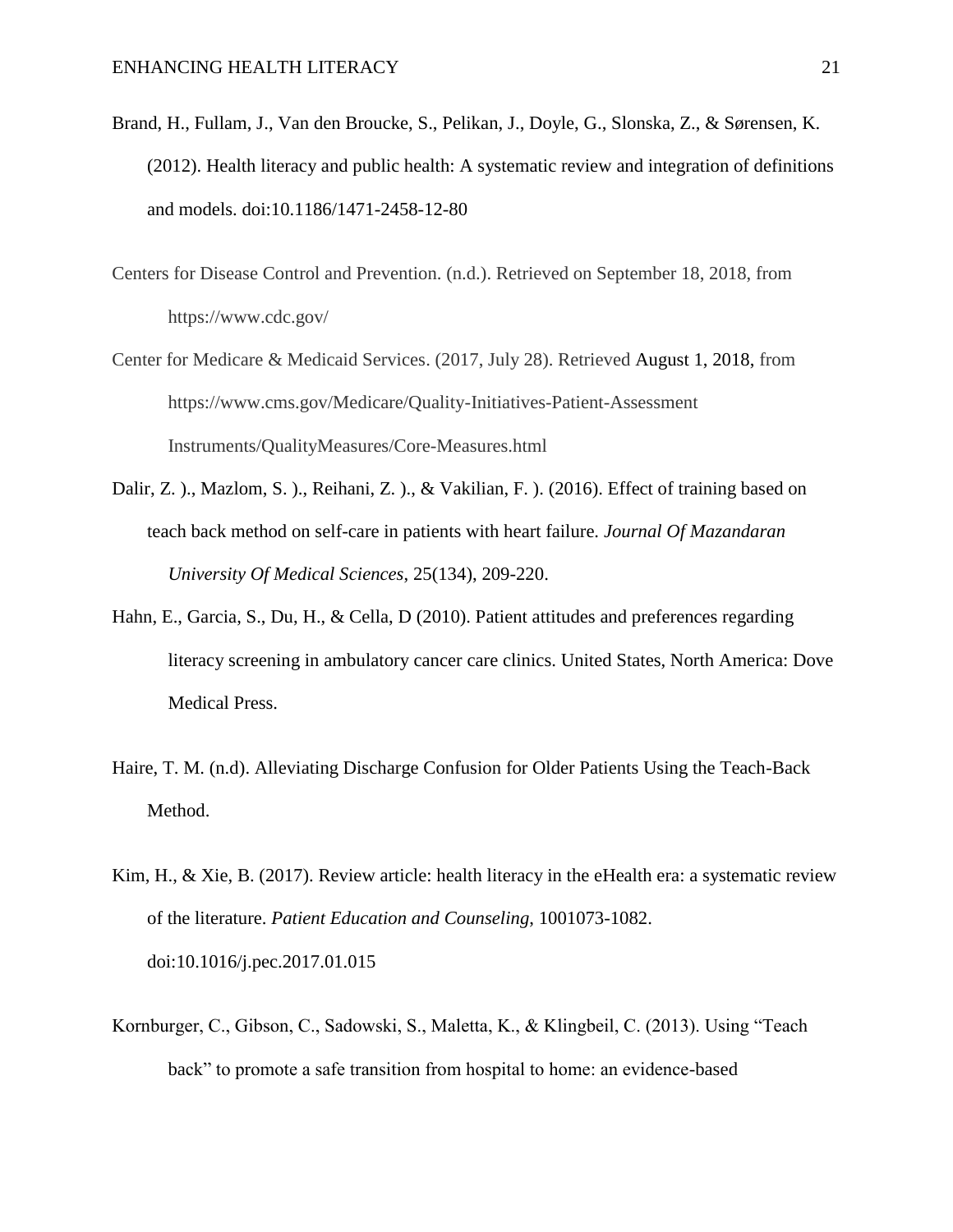approach to improving the discharge process*. Journal Of Pediatric Nursing*, 28282 291.doi:10.1016/j.pedn.2012.10.007

- Liang, L., & Brach, C. (2017). Health literacy universal precautions are still a distant dream: analysis of U.S. data on health literate practices. Retrieved August 1, 2018, from https://www.healio.com/public-health/journals/hlrp/2017-10-1-4/{927b6af7-23ab-4c39 994b-a11eea42e80f}/health-literacy-universal-precautions-are-still-a-distant-dream analysis-of-us-data-on-health-literate-practices.
- Limpahan, L. P., Baier, R. R., Gravenstein, S., Liebmann, O., & Gardner, R. L. (2013). Closing the loop: best practices for cross-setting communication at ED discharge. The American Journal Of Emergency Medicine, 31(9), 1297-1301. doi:10.1016/j.ajem.2013.04.017
- Madineh, D., Nasrin, E., Sahram, B., & Seyed, L., The effects of group education with the teach-back method on hospital readmission rates of heart failure patients. (2016). *Jundishapur J Chronic Dis Care*. doi:10.17795/jjcdc-30377
- Marcus, C. (2014). Strategies for improving the quality of verbal patient and family education: a review of the literature and creation of the educate model. *Health Psychology and Behavioral Medicine*, *2*(1), 482–495. http://doi.org/10.1080/21642850.2014.900450
- Mathew, M. R., Mohan, L., Paul, M., Maideen, M., Jose, L., & Ommanakuttan, M. (2018). Evaluating effectiveness of patient counseling, teach back versus standard method. *International Journal of Basic & Clinical Pharmacology*, (1). 87. doi:10.18203/2319 2003.ijbcp20175680.
- Matsumoto, M., & Nakayama, K. (2017). Development of the health literacy on social determinants of health questionnaire in Japanese adults. *BMC Public Health*, *17*, 30. http://doi.org/10.1186/s12889-016-3971-3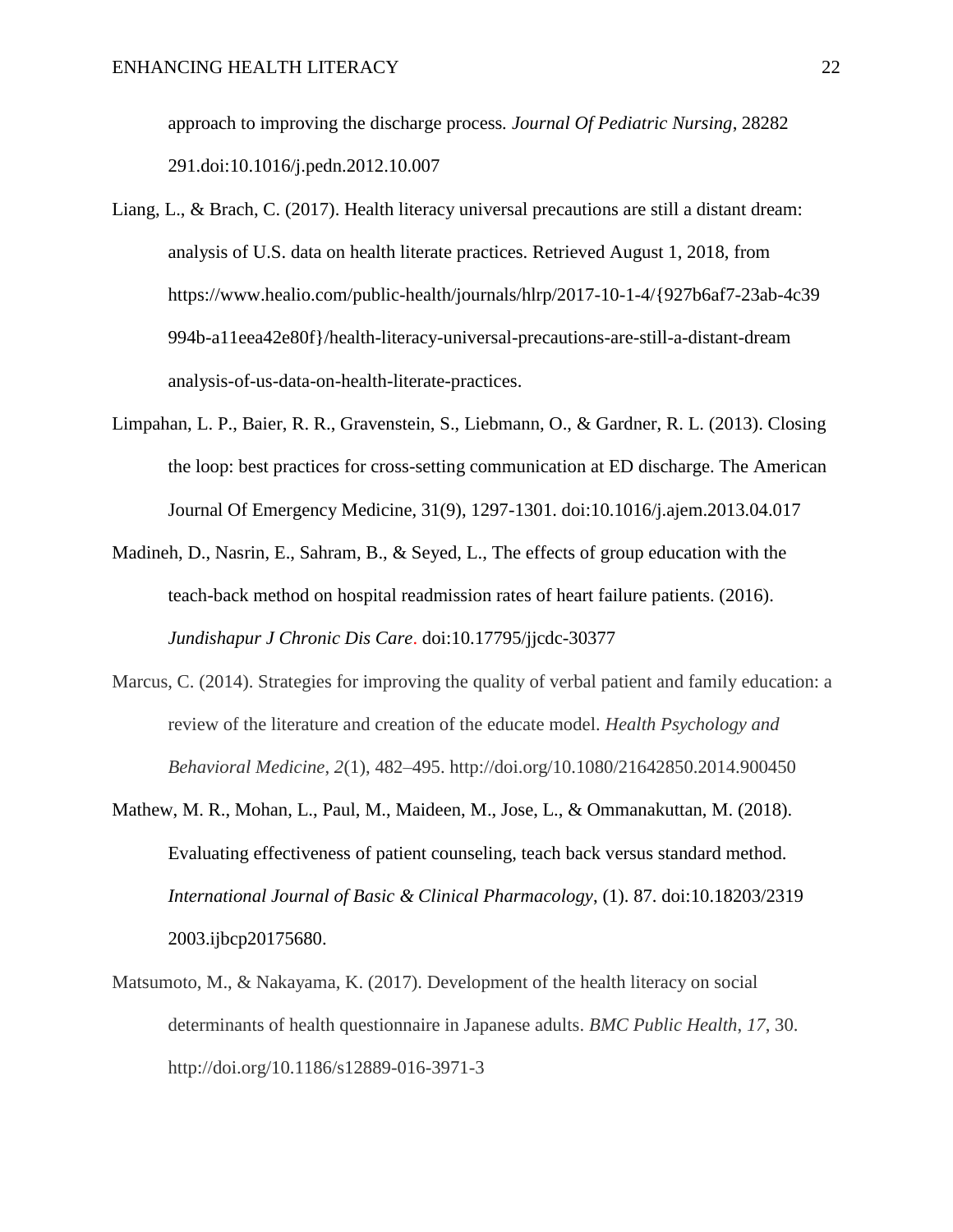- Mollazadeh, F., & Hemmati Maslakpak, M. (2018). The effect of teach-back training on self management in kidney transplant recipients: a clinical trial . *International Journal of Community Based Nursing and Midwifery*, *6*(2), 146–155.
- Miller, S. (2016). "Teach-back" from a patient's perspective. *Nursing*, 46(2), 63 64. Doi:10.1097/01.NURSE.0000476249.18503.f5
- Morrison, M. (2015, September 13). Kurt Lewin change theory and three step model Unfreeze Change-Freeze. Retrieved August 1, 2018, from https://rapidbi.com/kurt-lewin-three step-change-theory/
- Ouyang, H. (2015). A piece of my mind. The art of discharge. *Journal of American Medical Association*, 313(20), 2027-2028. doi:10.1001/jama.2015.2569
- Rajah, R., Ahmad Hassali, M., Jou, L., & Murugiah, M. (2018). The perspective of healthcare providers and patients on health literacy: a systematic review of the quantitative and qualitative studies. *Perspectives in Public Health*, 138(2), 122-132. doi:10.1177/1757913917733775
- Samuels-Kalow, M., Hardy, E., Rhodes, K., & Mollen, C. (2016). 'Like a dialogue': Teach-back in the emergency department. *Patient Education and Counseling*, 99(4), 549-554. doi:10.1016/j.pec.2015.10.030.
- Slater, B. A., Huang, Y., & Dalawari, P. (2017). Brief report: The impact of teach-back method on retention of key domains of emergency department discharge instructions. *Journal Of Emergency Medicine*, 53e59-e65. doi:10.1016/j.jemermed.2017.06.032
- Tamura-Lis, W. (2013) Teach-back for quality education and patient safety. *Urologic Nursing*, 33(6), 267-298. Doi:10.7257/1053-816X.2013.33.6.267